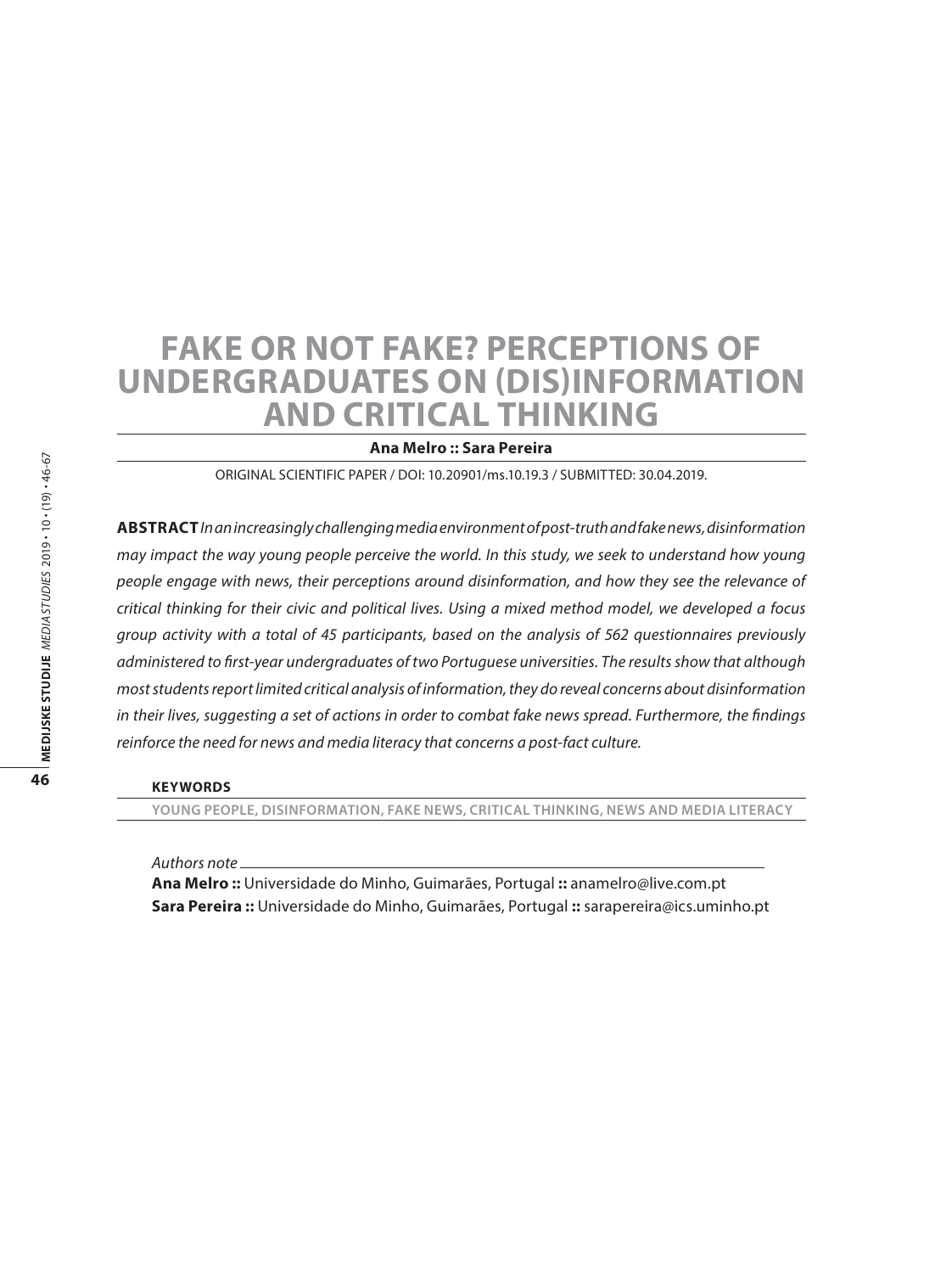## **INTRODUCTION**

To understand disinformation and young people, it is important to question "what is seen as news" (Buckingham, 2000: 210) and what role information plays in the daily lives of the young. The rapidly changing ways in which news is accessed, especially through social media, demands a more comprehensive view of news uses and practices. It is argued that news media no longer shape the daily lives of young people as new "de-ritualized" practices take place everywhere, every time (Peters and Broersma, 2013: 8). Today, young people find information on current events in very different ways when compared to past generations, mainly by accessing through mobile phones and on social media (Gonçalves, 2015; Pereira *et al.*, 2015; The Media Insight Project, 2015; Melro and Pereira, 2016). Thus, in a convergent and multi-screen media environment, not only at the level of the contents, but also of the practices (Jenkins, 2015) – given the more incidental (Hermida, 2010; Boczkowski *et al.*, 2017), nuanced and diversified way news is accessed on social media (The Media Insight Project, 2015) – news information struggles to find "a" definition, if there is one.

Not only does news information, as a journalistic genre, compete and negotiate its boundaries with other fields, allowing the emergence of blurred categories, such as "infotainment" (Fidalgo, 2016; Otto *et al.*, 2017), but also the combined ways of accessing news on social media lead to a blending of information with other contents and practices, such as disinformation, social connexion, entertainment and parody (The Media Insight Project, 2015). Besides, as a social construction of reality (Berger and Luckman, 2004), news is a secondary discourse with personal and editorial judgments and values (Rodrigues, 1999: 31), in which the metaphors of objectivity and truth are disclosed through the transparency of the journalistic processes (Kovach and Rosenstiel, 2004: 45) and "strategic rituals" (Molotch and Lester, 1999). Today, however, the question is not how journalism can be more close to the "truth", but how important the "truth" is for journalism and for society.

Beyond a definition of (dis)information itself, it is relevant to understand how people engage with the news and how they perceive its role in their lives (Buckingham, 2000; Peters, 2012; Peters and Broersma, 2017). Following this perspective, we seek to explore undergraduates' perceptions of fake news and (dis)information, since it is a recent and underdeveloped subject in the literature, especially in the Portuguese context. Furthermore, drawing on the news and media literacy framework, from a global paradigm (RobbGrieco and Hobbs, 2013: 22), this paper also addresses student perceptions of critical thinking regarding news information, as well as its relevance in the lives of the young, particularly in a fake news and post-truth world.

## **THE 'REAL' FAKE NEWS**

Although the term "fake news" was initially used in the academic community to mark off infotainment contents from political satire programs, such as *The Daily Show* (Baym, 2005; Brewer and Marquardt, 2007; Crittenden *et al.*, 2011; Balmas, 2014), its definition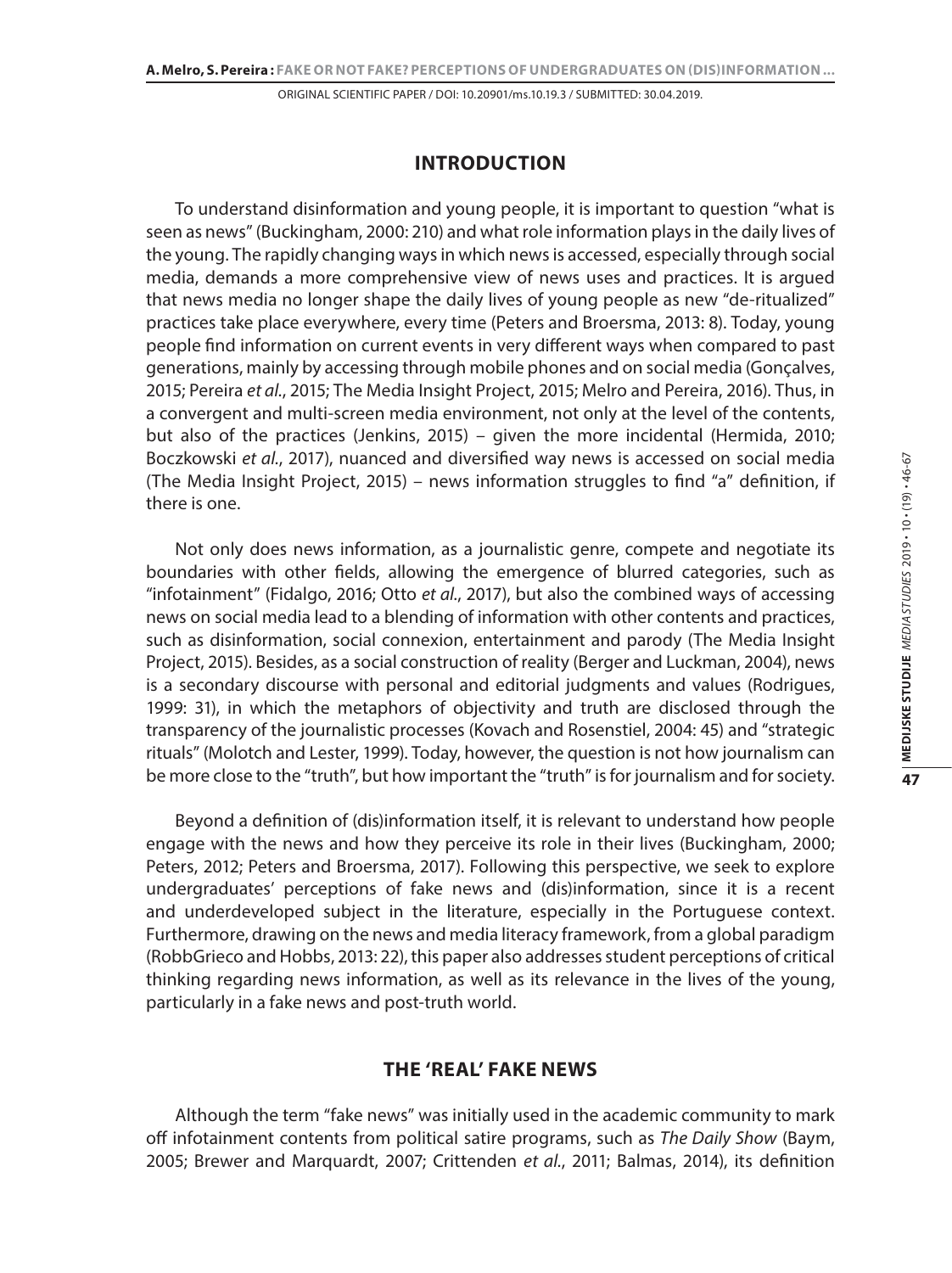currently includes disinformation of various natures, which are still under discussion within academia. Hence, some recent studies tend to exclude satirical content and to focus on just one type of disinformation that is "intentionally or knowingly fake" (Klein and Wueller, 2017: 6), namely fake news articles that are fabricated for specific purposes.

Regardless of the complicated nature of the term "fake news", dissemination on the Internet and the intention to make so-called "alternative facts" go viral are essential features that contribute to how disinformation is presented today. Although disinformation has always existed in the history of journalism, the viral spread of fake news through social media had its boom in 2016 after the "Pizzagate<sup>1</sup>" scandal, during the US presidential election (Silverman, 2016a), which allegedly led to the election of President Donald Trump, due to a right-wing alignment of the hoaxes (Allcott and Gentzkow, 2017; Starbird, 2017). According to Klein and Wueller (2017: 6), "the vast majority of fake news articles are written about public figures or controversial current events and shared via social media with the hope of going 'viral'". Among the motivations to spread fake or inaccurate contents are political influence and financial gain, especially through clickbait, as well as parody and other forms of social connection or even for psychological reasons in causing harm for harm's sake (Wardle, 2018: 955).

In an article in *Science*, Lazer *et al*. define fake news "to be fabricated information that mimics news media content in form, but not in organizational process or intent" (2018: 1094). Thus, fake news is not ruled by any editorial norms and processes, which ensure certain accuracy and credibility of information, but overlaps with other types of "information disorders, such as misinformation (false or misleading information) and disinformation (false information that is purposely spread to deceive people)" (Lazer *et al.*, 2018: 1094). Also supporting the view that fake news might conflate with disinformation, misinformation and mal-information, the Director of Research for the Tow Center for Digital Journalism in New York, Claire Wardle (2017: 20), highlights the importance of distinguishing messages that are true from those that are false. In an attempt to outline disinformation and fake news, Wardle (2018: 953) identifies seven types of "information disorders": (1) false context, when genuine content is presented with false contextual information; (2) imposter content, when genuine sources are impersonated; (3) fabricated contents, when false contents are designed to deceive and do harm; (4) false connection, when headlines, visuals and captions do not support the content; (5) manipulated content, when information is manipulated to deceive; (6) misleading content, when it is used to frame an issue or an individual; (7) satire or parody, when there is no intention to cause harm and is only to fool.

In a similar framework, Damian Tambini (2017: 3–5) of the London School of Economics and Political Science (LSE) identifies different types of fake news, including news that is ideologically opposed or challenges one's perspective. In this regard, several political or public figures and their followers have used the term "fake news" to refer to mainstream

<sup>1</sup> The "Pizzagate" scandal was begun by a group of young people from Macedonia who published conspiracy theories of candidate Hillary Clinton and other democrats being involved in a child traffic ring that operated at a pizzeria in Washington, DC, named Comet Ping Pong (Silverman, 2016b).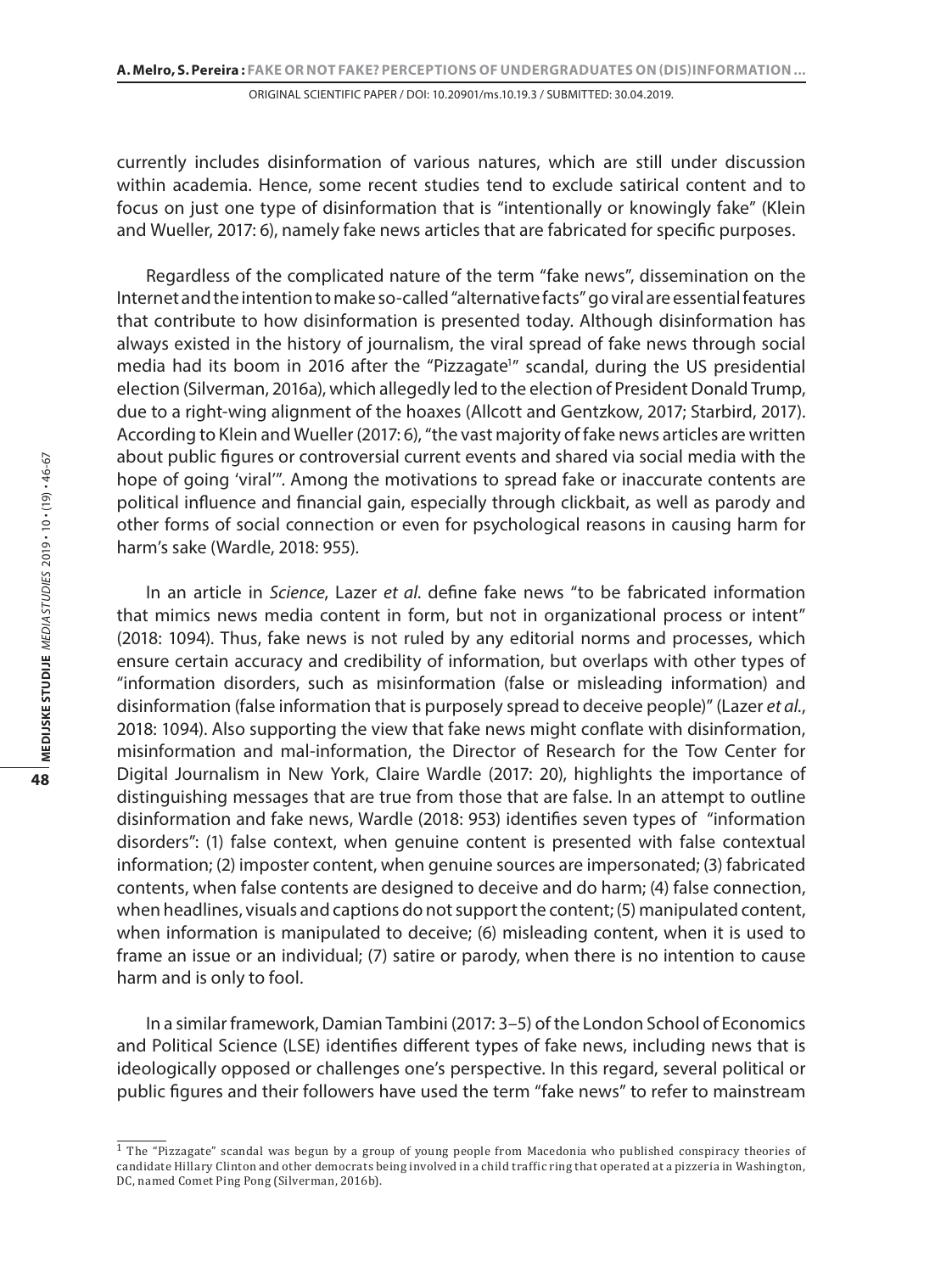news media that do not align with their political-ideological positions<sup>2</sup> (Klein and Wueller, 2017: 6). In this respect, Tambini (2017) includes not only what has been described as false information itself, but also what is considered fake news, just because one does not agree with or feel comfortable about it (Newman *et al.*, 2017: 20). This approach reinforces the importance of individual perceptions in defining what news or fake news is. In her masters dissertation, Stella Zaryan (2017) highlights the need for a deeper understanding of what fake news represents to individuals and how these perceptions, along with their levels of media trust, have an impact in the definition of fake news. By conducting interviews through Facebook, Stella Zaryan (2017: 30) concluded that for many, fake news is not only fabricated information, but also involves issues around objectivity, false statements and news framing, evoking factual, political and ethical judgments. Aligned with this perspective, this study draws on the approach that young people's uses and perceptions on information and disinformation contribute to the understanding of what news and fake news are (Buckingham, 2000; Peters, 2012; Peters and Broersma, 2017; Tambini, 2017; Zaryan, 2017). Thus, we seek to find out how undergraduates perceive (dis)information, what their understanding is around motivations for fake news spread and what they think about its impact in their lives.

## **NEWS LITERACY IN A POST-TRUTH SOCIETY**

The year of 2016 was especially populated with events, such as the US presidential election, the Brexit referendum in the UK and the Colombian peace agreement referendum, which marked the beginning of a post-truth era leading to questioning the impact of (dis)information in society. For the founding director of the Ethical Journalism Network (EJN), Aidan White, that year has no precedent in the way news is produced and in the way the public seem disinterested in facts, humanity, media accountability, and truth (2017: 4).

According to an Ipsos survey conducted by *BuzzFeed News*, the vast majority of Americans who access fake news, and for whom Facebook is the main news source, believe in what they read (Silverman and Singer-Vine, 2016). On a smaller scale, in Europe, the Globsec report states that 10 million people from Central and Eastern Europe believe in fake news, and that young people are more likely to trust it than any other age group (2017: 9). Furthermore, the impact of disinformation on young people's life, especially on civic and political participation is still unknown. As mentioned by Lazer *et al*. (2018: 1095), "evaluations of the medium-to-long–run impact on political behaviour of exposure to fake news (for example, whether and how to vote) are essentially non-existent in the literature". For the authors, fake news can lead to an increase of cynicism and apathy or encouragement of extremism (Lazer *et al.*, 2018: 1095).

<sup>2</sup> In February of 2017, President Donald Trump wrote on Twitter: "The FAKE NEWS media (failing @NYTimes @NBCNews @ABC @CBS @CNN) is not my enemy. It is the enemy of the American People" (https://twitter.com/realDonaldTrump/ status/832708293516632065).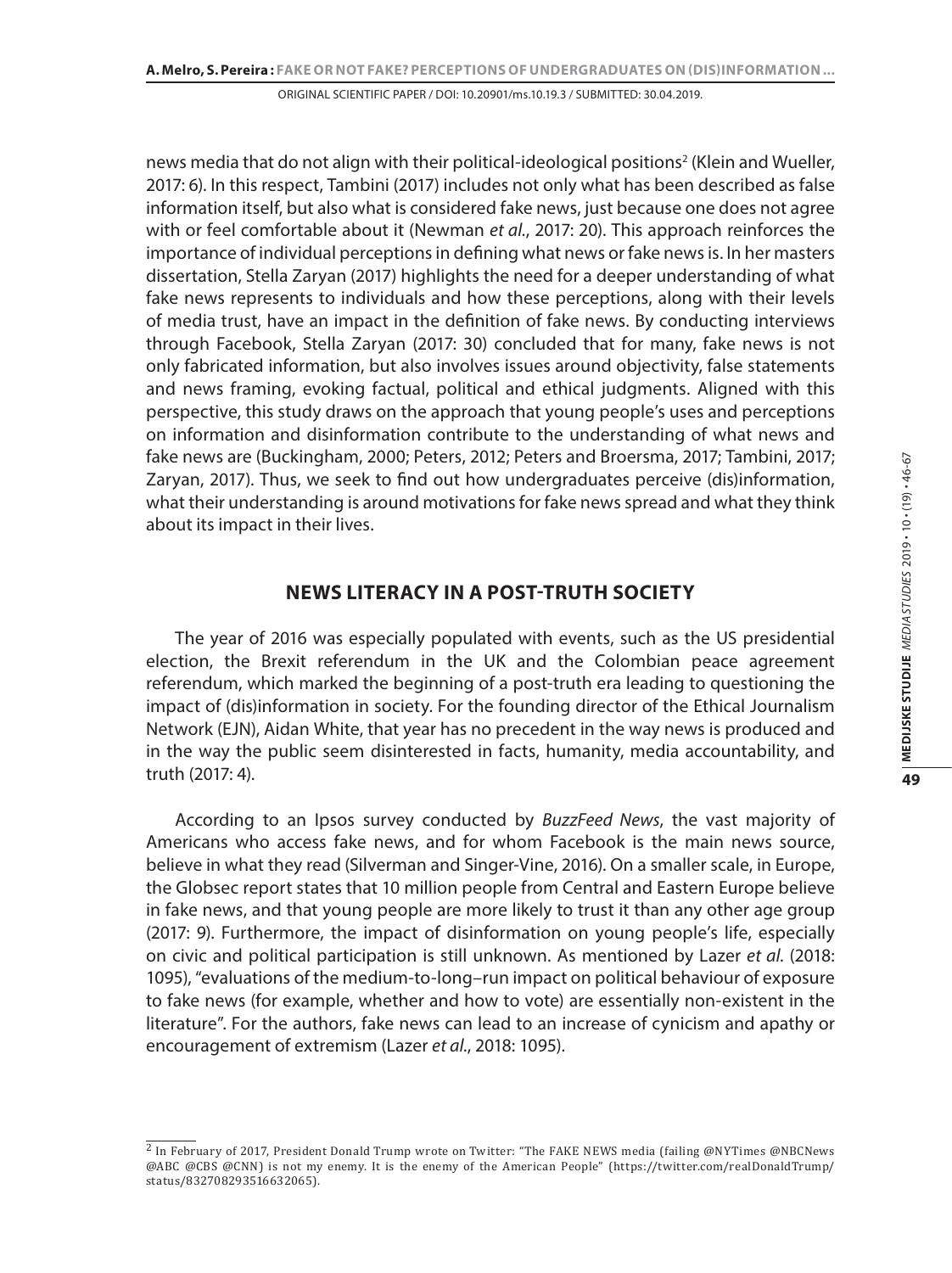Several efforts have been made to address fake news spread, such as the creation of factchecking organisations or credibility mechanisms developed by social media companies. The International Fact-Checking Network (IFCN), which includes 43 organisations from all over the world, assures that those entities follow the Poynter's code of five principles: non-partisanship and fairness, open and honest corrections, and transparency of sources, methodology and funding (Poynter, 2017). Also, since 2016, Facebook, Twitter and Google have developed their own mechanisms to identify fake or hate speech content across their platforms. However, the so-called "new gatekeepers" (Bell, 2014) have also been accused of using algorithms to filter and censor relevant information on erroneous pretences, as reported by the organisation Onlinecensorship.org (Melro, 2016). While those technology companies made agreements with American and European governments, along with news media corporations, such as the Trust Project (thetrustproject.org), in order to prevent hate speech spread, it is also claimed that these attempts might put freedom of expression at risk. The United Nations, along with the Organization for Security and Cooperation in Europe (OSCE), the Organization of American States (OAS) and the African Commission on Human and Peoples' Rights (ACHPR) stated in a declaration about freedom of expression and disinformation, that "general prohibitions on the dissemination of information based on vague and ambiguous ideas, including 'false news' or 'non-objective information', are incompatible with international standards for restrictions on freedom of expression" and therefore should be abolished (United Nations, 2017). Even so, the document highlights the importance of scientific and technological developments to combat disinformation, suggesting fact-checking services available to the public, especially during electoral periods, as well as the adoption of effective regulatory mechanisms in and outside newsrooms (United Nations, 2017).

Apart from the use of automatized mechanisms, media regulation, and third-party intermediates in combating the spread of fake news, it is fundamental to revise the role of news and media literacy in fostering critical thinking to promote civic and political participation. According to Lazer *et al*. (2018: 1095), people tend not to question the credibility of information and accept it uncritically instead, "unless it violates their preconceptions or they are incentivized to do so". In this regard, Mihailidis and Viotty (2017) question what is the role of media literacy in a spectacle and post-fact digital culture? For the authors, whilst many approaches focus on developing citizens' skills to be monitors of information – referring to the diversity of guides and initiatives about spotting fake news –, the priority nowadays, however, is not much about finding the truth itself, but to find personally relevant information that aligns with one's vision of the world (Mihailidis and Viotty, 2017: 10). Therefore, in a post-truth culture, how important is it to know how to critically analyse news? As claimed by Sundar (2016) in *The New Republic*, since "online news readers don't seem to really care about the importance of journalistic sourcing" and trust what their peers share on social media instead, simply teaching how to detect false information represents a small fraction of a bigger problem. If this is the case, and if we are witnessing a new ecosystem of news uses and sharing, then "normative approaches to media literacy may fall short of effectively responding to the emergence of post-fact society" (Mihailidis and Viotty, 2017: 10). Given the inefficacy of the normative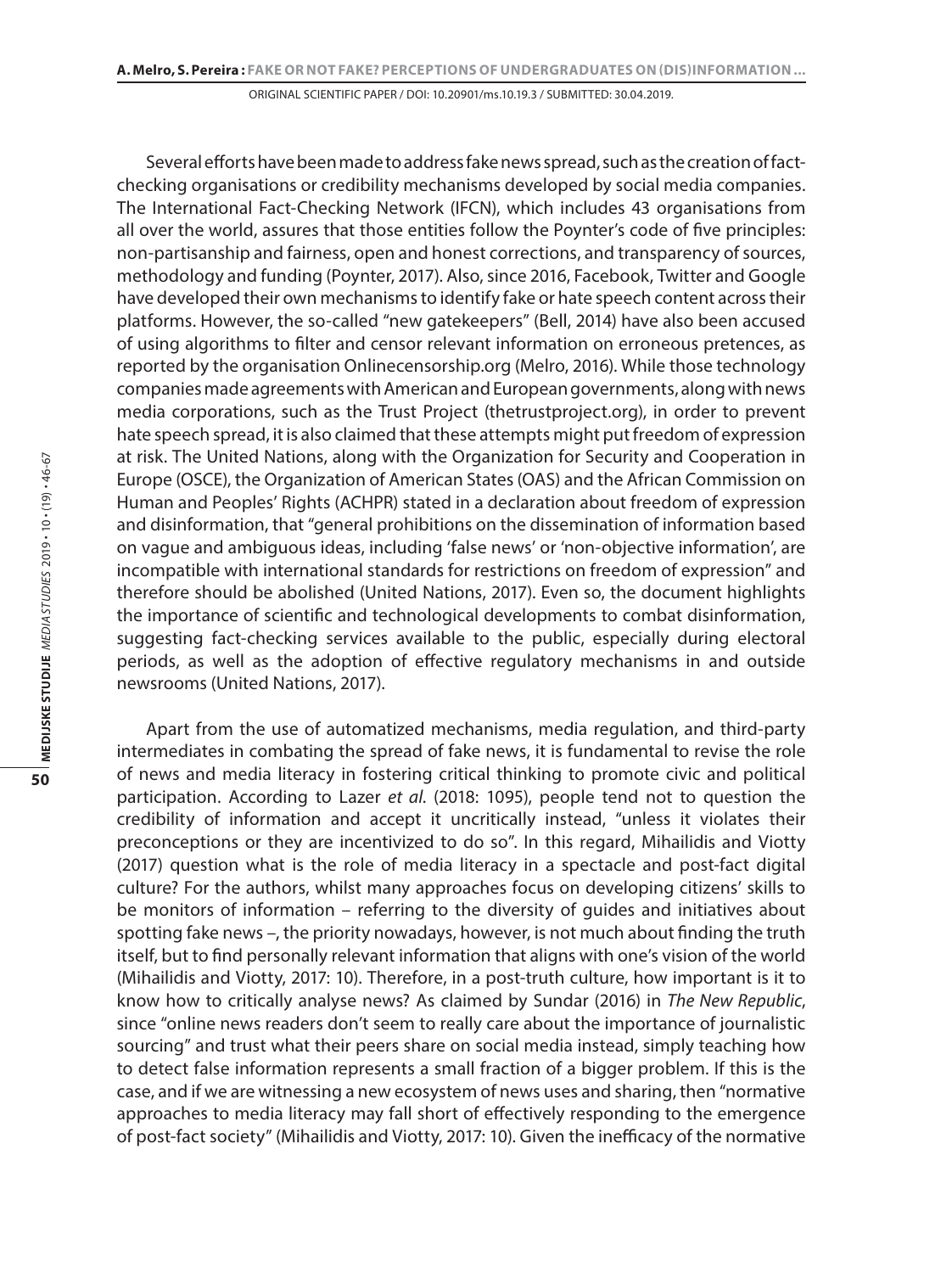approach and aligned with a global paradigm of news literacy<sup>3</sup> (RobbGrieco and Hobbs, 2013: 22), Mihailidis and Viotty (2017: 11) propose four considerations for repositioning media literacies to respond to the emerging spectacle and post-fact culture: (1) repositioning media literacies for spreadable connectivity, focusing on the connection between human beings, social inclusion, diversity and recognition beyond mainstream media; (2) repositioning media literacies as mechanisms for caring, in fostering pedagogy and practice from a relational and non-individualistic perspective of skill development; (3) repositioning media literacies as facilitators of everyday engagement, encouraging a sense of belonging to the community and promoting participation on local issues, instead of focusing on individual critical skill attainment, which reflects the idea of young people being prone to be more cynical and less engaged (Mihailidis, 2008); (4) reimagining media literacies as intentionally civic, approaching problems in non-structured ways but centred in its civic impact, addressing how media can be used to cause a realistic impact in politics, culture and society that define democracy.

However, despite its relevance in a context of fake news and post-truth, news literacy may not be the only answer to deal with disinformation. According to David Buckingham (2017), news literacy is not enough to address the problem of fake news. Therefore, he suggests that efforts should be made by technology companies, media organisations and governments for media reform. For Jason Hannan (2018: 2), there are at least two ways of framing the problem around disinformation: one is to focus on *the* media and the citizens through a more aggressive fact-checking by journalists and through news literacy; and the other is to focus *on* media, *i.e.* on technologies of communication and their impact in affect the structure of public discourse. Given these perspectives, we understand that addressing the problem of disinformation might require a combination of efforts that includes an active role of technology companies, news media, governments and, more importantly, the role of education, particularly in including news and media literacy to foster critical thinking of young citizens. However, framing the problem of disinformation with regard to young people requires listening to their voices for a better understanding of how these actions might take part in their lives. Furthermore, by questioning how students perceive critical thinking and its role when encountering (dis)information, this paper gives an insight for further studies on how news and media literacy can be framed in education in order to address disinformation and promote young people's civic and political life in a post-truth society.

## **DATA AND METHODOLOGY**

This paper is driven by the following research questions: (1) how do undergraduates perceive news and disinformation? (2) what are students' understandings of critical thinking

<sup>3</sup> According to RobbGrieco and Hobbs (2013: 22), news literacy has been developed around two distinct paradigms: the American paradigm, developed by Howard Schneider of the Center of News Literacy at Stony Brook University School of Journalism, which focuses on a more pedagogical or functionalist approach, derived from the school of journalism, and debates issues around freedom of press, news values, objectivity, journalistic principles and analysis of news articles; and the global paradigm, as a branch of media education or media literacy, more focused on critical thinking, awareness and participation, debating issues, for instance, around critical analysis of media contents, ideology and power struggles.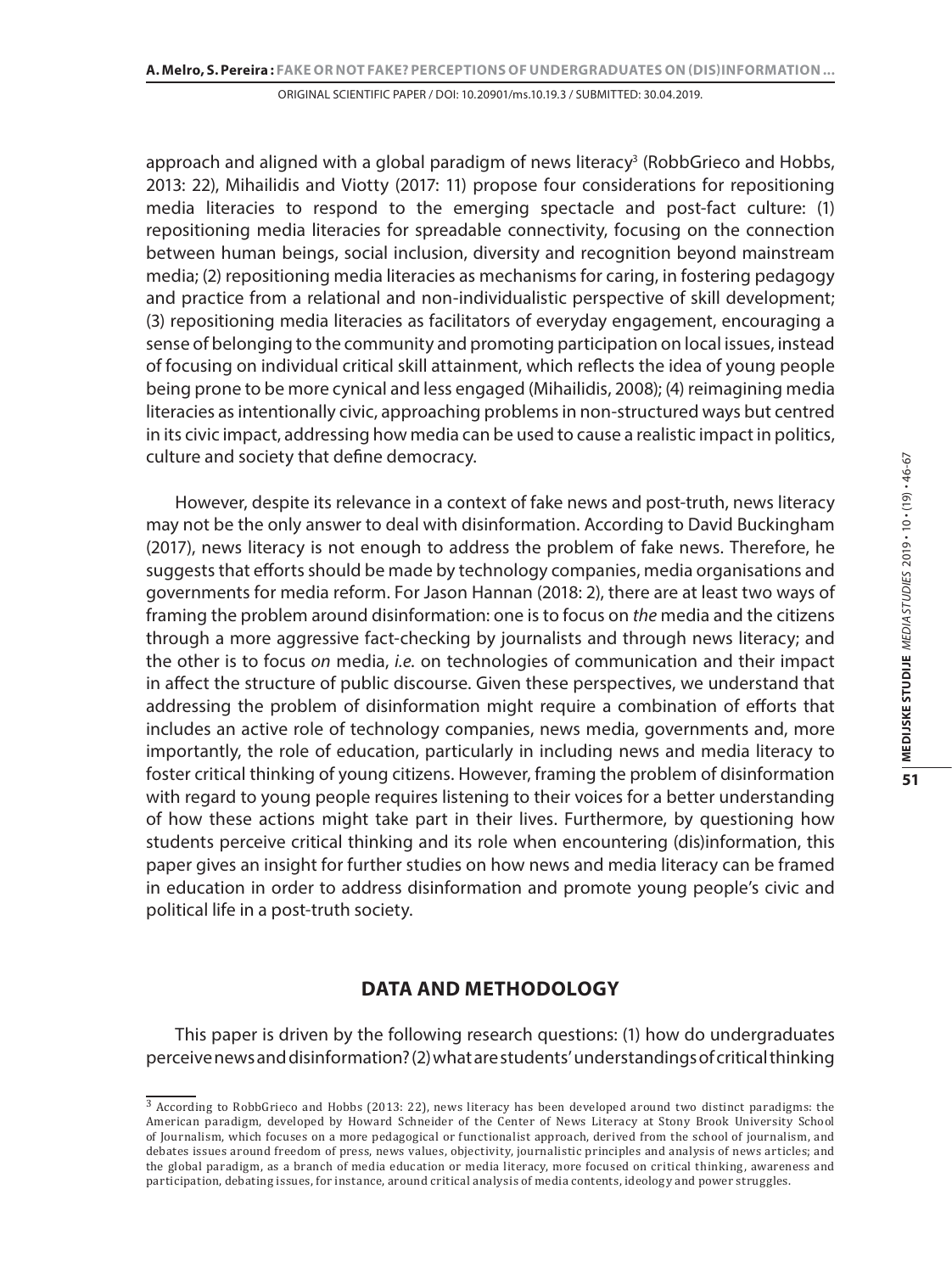and its relevance when encountering the news, especially in a fake news and post-truth world? To address these questions, we have selected specific data that were collected for a doctoral study about the role of the media and current events in the civic and political lives of young people. The broader study intends to understand the relationship between media and young people comprising two levels of research: one centred in student media uses and perceptions and other centred in the perceptions of media directors and news producers about young people's media practices and interests. In this paper, we focus on the level of the students, which combines both quantitative and qualitative methods through the administration of questionnaires and through conducting focus groups. At this level, the study followed a mixed method design, based on the explanatory model described by Creswell and Clark (2006: 72), in which the qualitative method was used to explain the quantitative results, previously obtained at the first stage. In this respect, the focus groups were conducted as a follow-up and complement to the questionnaires with the same participants, in order to better understand and explore a set of results. Here, we focus mainly on data collected from the first activity of the focus group. However, we also present briefly some of the questionnaire results used for the focus group discussion. The following table (Table 1) shows the association between the questions of the questionnaire, whose results were used to design the questions of the focus group's first activity regarding the study of student main perceptions discussed in this paper: news information, fake news and critical thinking. Even though questions about disinformation were not directly asked in the questionnaires, student perceptions of news information prompted insights on fake news that were then explored in focus groups

The questionnaire was composed of 40 questions (25 closed questions and fifteen open-ended questions), divided into seven thematic blocks4 , and was designed to map student media practices, as well as to understand their perceptions about news information and journalism (such as media interests and media trust) and its connection to their civic and political participation. The questions were previously validated through a pre-test with a smaller sample of the population (*n*=30) in order to identify consistency problems and wording. The final version of the questionnaire was administered online through LimeSurvey, between February and June of 2016, to a convenience sample of 562 first year undergraduates of a selection of eighteen undergraduate degrees of different fields of study (Social Sciences and Humanities, Health and Sports Sciences, Engineering and Physical Sciences) from two Portuguese universities: Universidade do Minho (UMinho), in Braga and Universidade da Beira Interior (UBI), in Covilhã, which are located in two different geographic regions of the country (coastline and interior). Both the location and undergraduate degree were used as criteria for the sample composition in order to verify significant differences between students from different courses and students living in rural or urbanised areas. The sample of the study is composed of 332 females and 230 males with an average age of 20 years (SD=3.4).

 $\frac{4}{3}$  Within the seven thematic blocks of the questionnaire, this paper focuses on blocks (E) characterisation of media practices on the Internet and social media and (F) characterisation of news interests, and perceptions on information and journalism.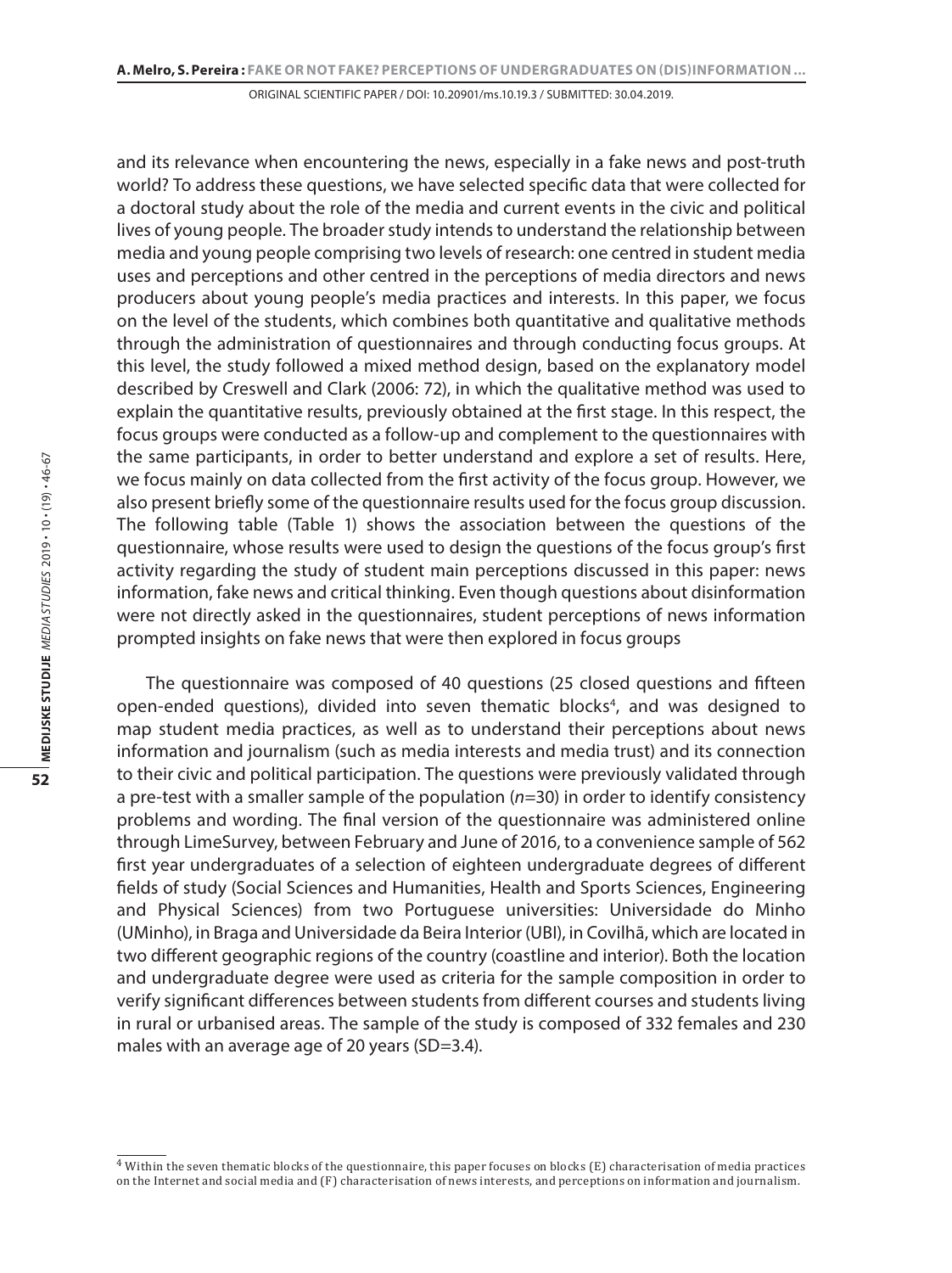| <b>Perceptions</b>                                                  | <b>Focus Group questions</b><br>(first activity)                                                                                                                                                                                                            | <b>Questionnaire questions</b>                                                                                                                                                                                                                                                                                                                                                  |
|---------------------------------------------------------------------|-------------------------------------------------------------------------------------------------------------------------------------------------------------------------------------------------------------------------------------------------------------|---------------------------------------------------------------------------------------------------------------------------------------------------------------------------------------------------------------------------------------------------------------------------------------------------------------------------------------------------------------------------------|
| <b>News information</b><br>and journalism<br>(Research question 1)  | How does news information on<br>the Internet and social media<br>differ comparing to those on<br>traditional media outlets?                                                                                                                                 | (Indirect association for<br>contextualisation purposes)<br>QE1,E2, E5 & E6 - Questions about<br>the frequency of news access on the<br>Internet and social media<br>(closed questions)<br>QF1 - How interested are you in the<br>following journalistic genres: news<br>(closed question)<br>QF9 - What is your opinion about<br>news and journalism?<br>(open-ended question) |
|                                                                     | Why would you consider news<br>as a "reflection of reality"?                                                                                                                                                                                                | QF7 - Please state your level of<br>agreement on the following:<br>news is a "reflection of reality"<br>(closed question)                                                                                                                                                                                                                                                       |
|                                                                     | (Media trust) Why would you<br>trust more in the news on<br>traditional media than online<br>news on social media and<br>Internet?                                                                                                                          | QF3 - Please state your level of trust<br>about current events on the following<br>media: social media, online news<br>media, blogs, newspapers, magazines,<br>radio and television<br>(closed question)                                                                                                                                                                        |
| <b>Fake news</b><br>and disinformation<br>(Research question 1)     | What is this article about?<br>(introduction)<br>Is the news article fake or not<br>fake and why?<br>Why do you think fake news is<br>published?<br>In your opinion, how can the<br>problem of disinformation be<br>addressed?                              | The questionnaire does not contain<br>questions about fake news or<br>disinformation, but students made<br>comments about it in the open-ended<br>question QF9.                                                                                                                                                                                                                 |
| <b>Critical thinking</b><br>about the news<br>(Research question 2) | What does it mean to you to<br>have critical thinking when<br>reading news information?<br>What underlying powers are<br>you aware of when reading<br>media messages?<br>How do you question and verify<br>information on the Internet<br>and social media? | QF6 - What does it mean to you to<br>be an informed person:<br>to have critical thinking<br>(closed question)                                                                                                                                                                                                                                                                   |

Table 1. **The connection between the questions of the focus group's first activity and the questionnaires**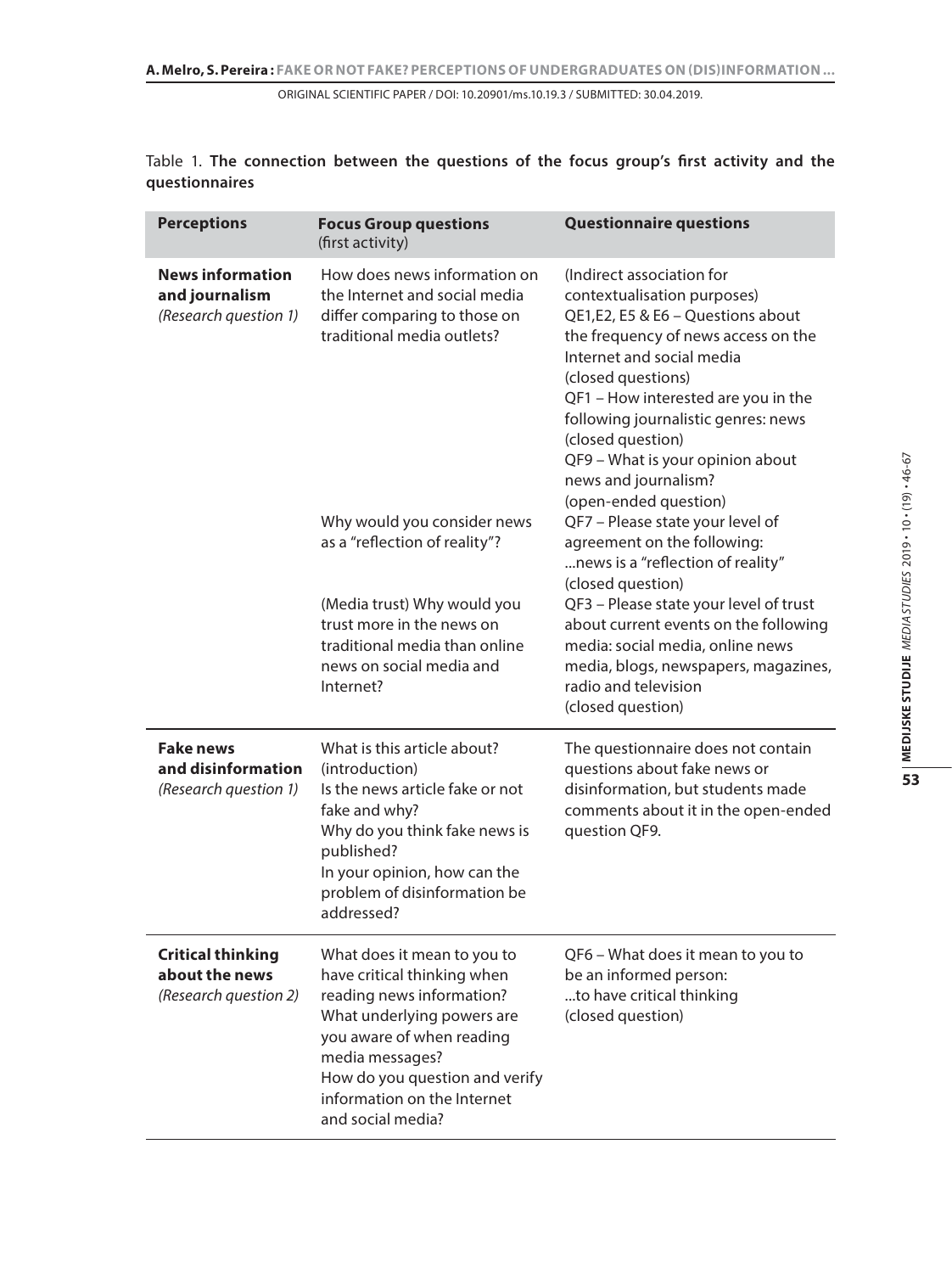The quantitative analysis performed on the closed questions – containing qualitative variables (nominal and ordinal) – comprehended descriptive and advanced statistics<sup>5</sup> using IBM SPSS. The open-ended questions, as well as the transcriptions of the focus groups were coded in QSR NVivo using a combination of predefined dimensions from the theoretical framework and an exploratory approach of content analysis, in which the categories emerged from the units of analysis (McQuail, 2003: 331). For this paper, we also conducted statistics analysis using Pearson's Qui-square and measures of association (Cramer's V) with the frequencies obtained from the content analysis of the focus groups.

After analysing the data of the questionnaires, the focus groups were conducted in the following year, between March and April of 2017, with the same respondents as in the case of the questionnaires, who were already attending the second year of their undergraduate degree study programmes. Like the sample of the questionnaires, focus group participants were from different courses and the groups were organised accordingly in order to determine if the course had impact on student perceptions when comparing between groups. In total, there were 45 participants from both universities, organised in eight groups up to ten members each, with an average duration of 64 minutes per session. The sessions were developed around two main activities based in two dimensions: information about current events and civic and political participation. The focus groups were transcribed and the names of the participants remained fictitious.

## **UNDERSTANDING YOUNG PEOPLE AND (DIS)INFORMATION**

In order to understand what young people perceive as disinformation, it is important to first introduce what they perceive by news information, as described in Table 1. In this respect, the findings from the content analysis of the questionnaire open-ended questions about student opinions on news and journalism (*n*=496) suggest three main complementary and non-exclusive perspectives: optimistic, when referring to the relevance of journalism in society (36.9%); conditional (5.8%), depending on the circumstances or news media outlets; and critical (52.2%), which include criticisms around media bias, sensationalism, agenda-setting, media trust, money-driven logic and exclusion of youth voices in media discourses. The critical perspective means that students hold a critical view on news and journalism, but does not necessarily mean that one thinks critically when encountering the news. We also sustain that maintaining a critical view on news media is different from being cynical and disengaged, since most students revealed high levels of news interest (58.9%; *n*=526). However, respondents also revealed a great deal of idealisation in their speeches, meaning they tend to answer according to what is socially acceptable and expected in the aims of the study (Buckingham, 2000: 202), building a gap between discourses and practice. In a study with teenagers, Irene Costera Meijer (2007) concluded the existence of a double viewing paradox in the perceptions

 $\frac{1}{5}$  The statistics analysis undertaken for this paper include Spearman's rho correlations (rs) between variables of the questionnaire, with 99% level of confidence.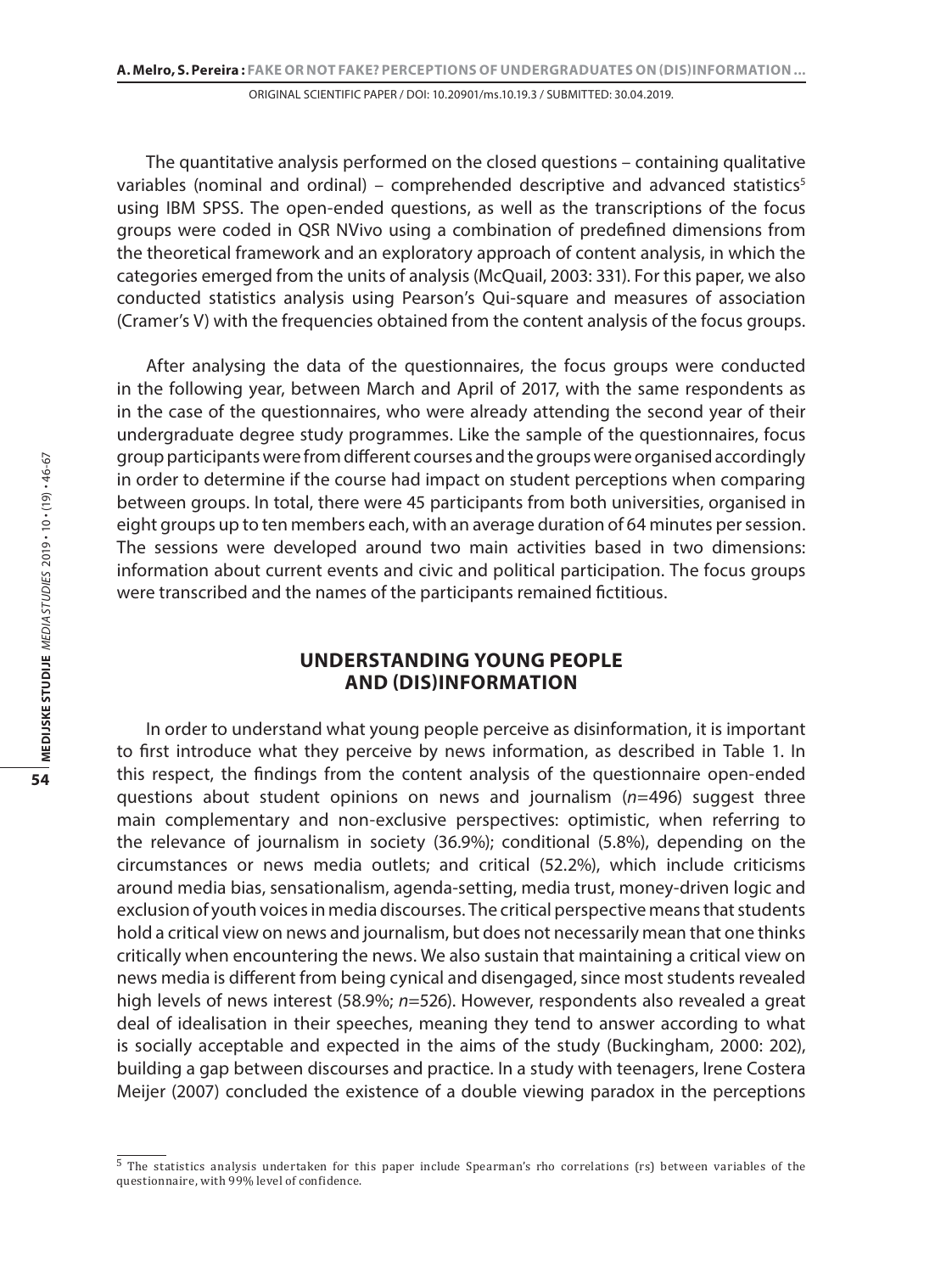of young people about the news. While youngsters demand high quality information (sacrosanctity of the news features) and "are very aware of the social status and civic importance that are attributed to quality news" (Costera Meijer, 2007), they prefer to access more soft and entertaining information, as they tend to exclude themselves as an audience. Although the study of Meijer (2007) was conducted with younger individuals, the similarities to the findings of this study are evident, particularly regarding young people's idealisation of the news and of the role of journalism in society, which appears to be more close to a functionalist and traditional view of what news and journalism *should* be.

For the purpose of this article, it is also important to state that even though these students access information mainly through social media on a daily basis (68.1%; *n*=562) – with Facebook as the most used platform for news access (*n*=544; *p*<0.01; 0.25≤|*r S* |<0.5) –, they tend to place less trust in social media news (5.8%; *n*=538), when compared to traditional media outlets. In the questionnaires, when asked about their opinion of journalism, students reveal this lack of trust in online news by associating it with issues around immediacy, clickbait, misinformation, fake news, and entertainment. As an example, one student stated that: "[journalism] should be as objective as possible and it is losing its credibility due to social media" (Female, Communication Sciences, UMinho). Like this student, most of the respondents of the questionnaire hold an idealised and traditional view about objectivity and accuracy in the news, demanding high quality information, similar to Meijer's (2007) findings. Thus, do these students fully believe in the information they encounter, or do they question it? If the latter, how do they question the news they come across?

The first activity of the focus groups followed a semi-structured script with a set of ten questions around perceptions about (dis)information, news as a "reflection of reality", fake news, media trust, verification and critical thinking (see Table 1). To address these topics, the first activity began with the reading of a fake news article<sup>6</sup> about the US presidential election in 2016 ("Obama Signs Executive Order Declaring Investigation Into Election Results; Revote Planned For Dec. 19th"), published by an imitation of the American broadcaster ABC News (www.abcnews.com) hosted in a Colombian domain (www.abcnews.com.co), on December 16<sup>th</sup> of 2016 (Illustration 1).

The issues around disinformation and fake news were particularly relevant to this study, since the data collection overlapped with a moment of great fake news spread, during the 2016 presidential election in the USA (Silverman, 2016b). The election and the then candidate, Donald Trump, were also the second most discussed topic by the respondents of the questionnaires, according to the content analysis conducted in that question<sup>7</sup>.

<sup>6</sup> The fake news article was presented to students on paper, in both English and Portuguese (translated). They were also given

a print copy of the homepage of the news website. 7 This finding refers to the open-ended question of the questionnaire: QF5 – Please tell us one or two news topics that you most conversed with other person in the last week.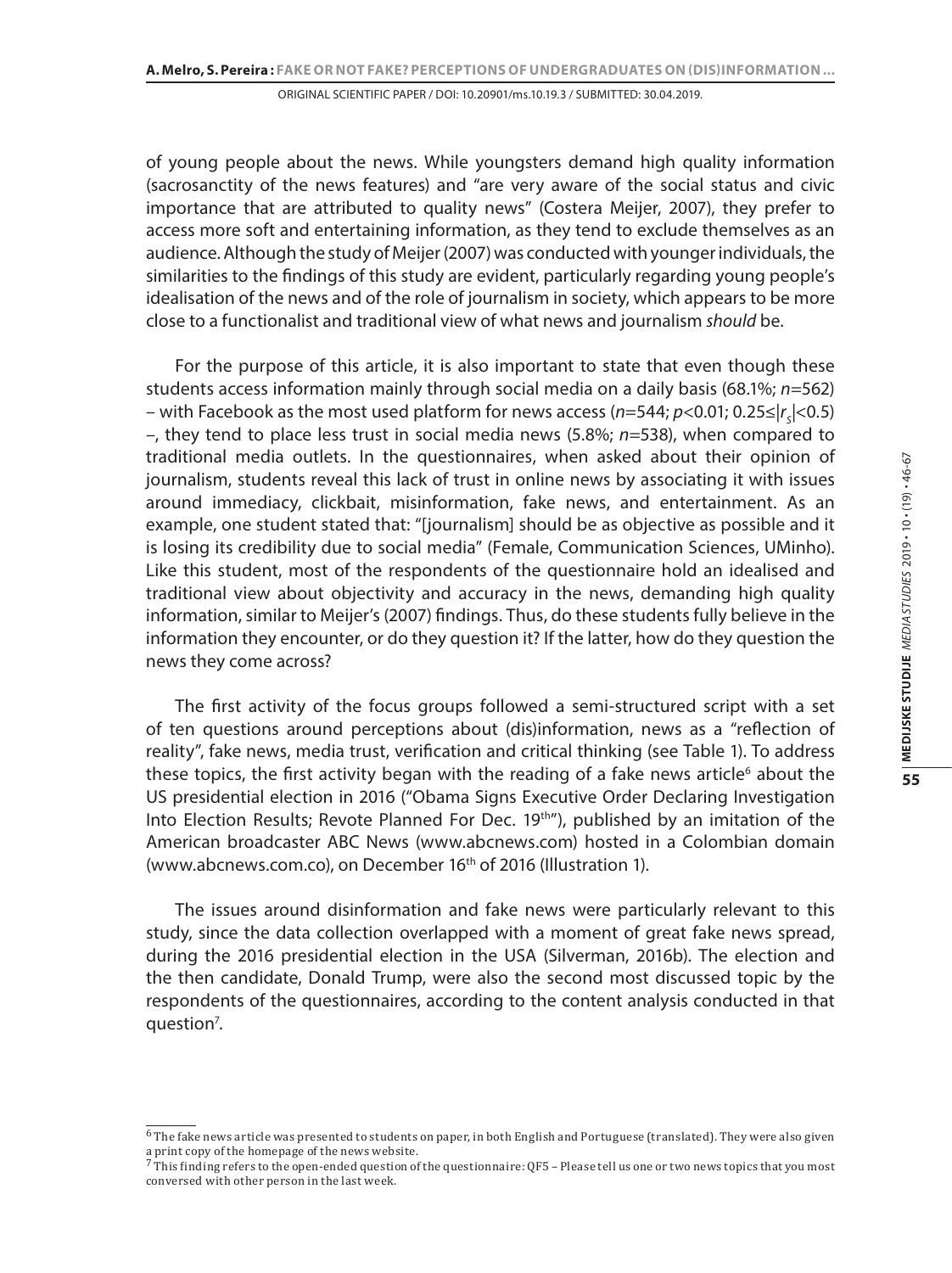#### Illustration 1.

Clipping of the fake news article selected for the focus group activity. Source: www.abcnews.co

Obama Signs Executive Order Declaring Investigation Into Election Results; Revote Planned For Dec. 19th



nd plans for a rei on December 19th. (AP Photo / Dennis System)

In the news article presented in the focus groups, there were several elements that could help determine its falsehood, for instance aspects of the layout and the content, such as: (1) the source and domain of the Colombian website as opposed to the official ABC News homepage; (2) a different logo compared to the official; (3) the section of the homepage where the news was displayed – under "Fashion Week" rather than a topic related to politics; (4) the description of the homepage using humour and parody; (5) the biography and photo of the author also presented in a fictional way; (6) elements in the content, such as the style of the narrative, data inconsistency, fictional sources and false quotations.

After reading the news article, students were asked if they thought the article was fake or not fake and why, starting a dialogue about news, disinformation and critical thinking. Of the 45 participants of the focus groups, over two out of three (71.1%) thought the news was "not fake" (Table 2), mainly because it contained statements from well-known figures of the public sphere. The results displayed in Table 2 were obtained through the frequency of cases coded in the categories "fake" and "not fake" followed by a statistics analysis.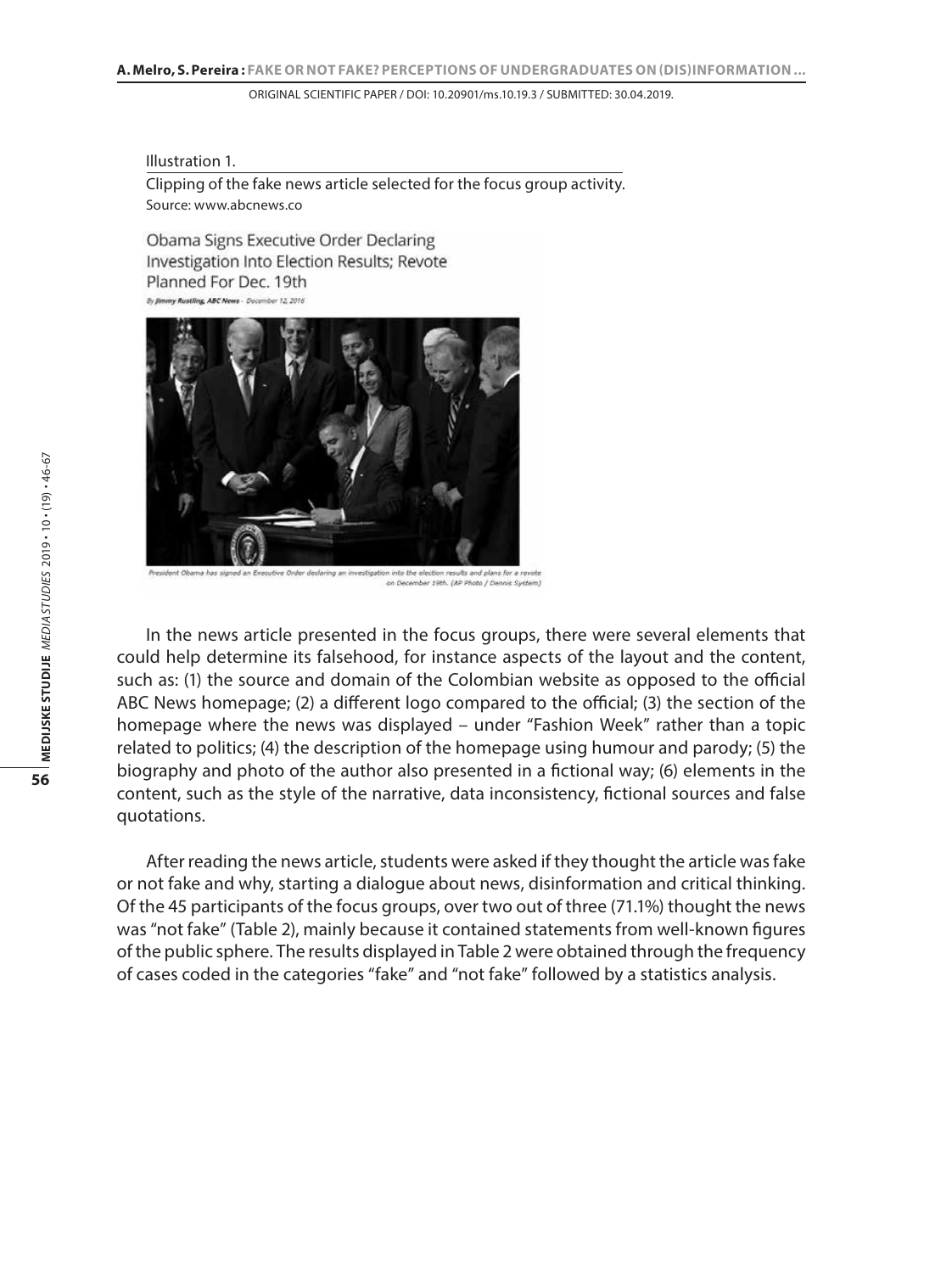| Group        | <b>Undergraduate Degree</b>                                         |                                                    | <b>Not Fake Fake</b>            |                                  | <b>Total</b>             |
|--------------|---------------------------------------------------------------------|----------------------------------------------------|---------------------------------|----------------------------------|--------------------------|
| A            | Communication Sciences,<br><b>Management and Basic</b><br>Education | Count<br>$\frac{0}{0}$<br>Adjusted Residual        | $\overline{3}$<br>75.0%<br>0.2  | 1<br>25.0%<br>$-0.2$             | 4<br>100.0%              |
| В            | Biochemistry                                                        | Count<br>$\frac{0}{0}$<br>Adjusted Residual        | $\Omega$<br>$0.0\%$<br>$-3.3$   | 4<br>100.0%<br>3.3               | 4<br>100.0%              |
| C            | Architecture                                                        | Count<br>$\frac{0}{0}$<br><b>Adjusted Residual</b> | 3<br>100.0%<br>1.1              | $\mathbf 0$<br>0.0%<br>$-1.1$    | 3<br>100.0%              |
| D            | <b>Sports Sciences</b>                                              | Count<br>$\frac{0}{0}$<br><b>Adjusted Residual</b> | 6<br>100.0%<br>1.7              | $\mathbf 0$<br>$0.0\%$<br>$-1.7$ | 6<br>100.0%              |
| Е            | <b>Aeronautical Engineering</b>                                     | Count<br>$\frac{0}{0}$<br>Adjusted Residual        | $\overline{3}$<br>100.0%<br>1.1 | $\Omega$<br>$0.0\%$<br>$-1.1$    | 3<br>100.0%              |
| F            | Cinema and Communication<br>Sciences                                | Count<br>$\frac{0}{0}$<br><b>Adjusted Residual</b> | 1<br>14.3%<br>$-3.6$            | 6<br>85.7%<br>3.6                | $\overline{7}$<br>100.0% |
| G            | Sociology                                                           | Count<br>$\frac{0}{0}$<br>Adjusted Residual        | 10<br>100.0%<br>2.3             | $\mathbf{0}$<br>0.0%<br>$-2.3$   | 10<br>100.0%             |
| н            | Architecture                                                        | Count<br>$\frac{0}{0}$<br>Adjusted Residual        | 6<br>75.0%<br>0.3               | 2<br>25.0%<br>$-0.3$             | 8<br>100.0%              |
| <b>Total</b> |                                                                     | Count<br>$\frac{0}{0}$                             | 32<br>71.1%                     | 13<br>28.9%                      | 45<br>100.0%             |

Table 2. **Frequency of "fake" or "not fake" by students in each focus group\* (n=45)**

\**p*<0.05; V=0.82

Apart from mentioning that the article was allegedly from a trustworthy news organisation (ABC News), another reason students mentioned regarding its "truthfulness" was the fact that the news topic was currently on the agenda and talked about by many. Therefore, the probability of an event like that occurring would have been high. As one student says: "in fact, there were many comments saying the votes were forged" (Female, Group G, Sociology, UBI). In the same group discussion, another student replied stating that: "regardless of what people said, the data collected showed that people really chose Hillary over Trump" (Female, Group G, Sociology, UBI). In the literature, it is stated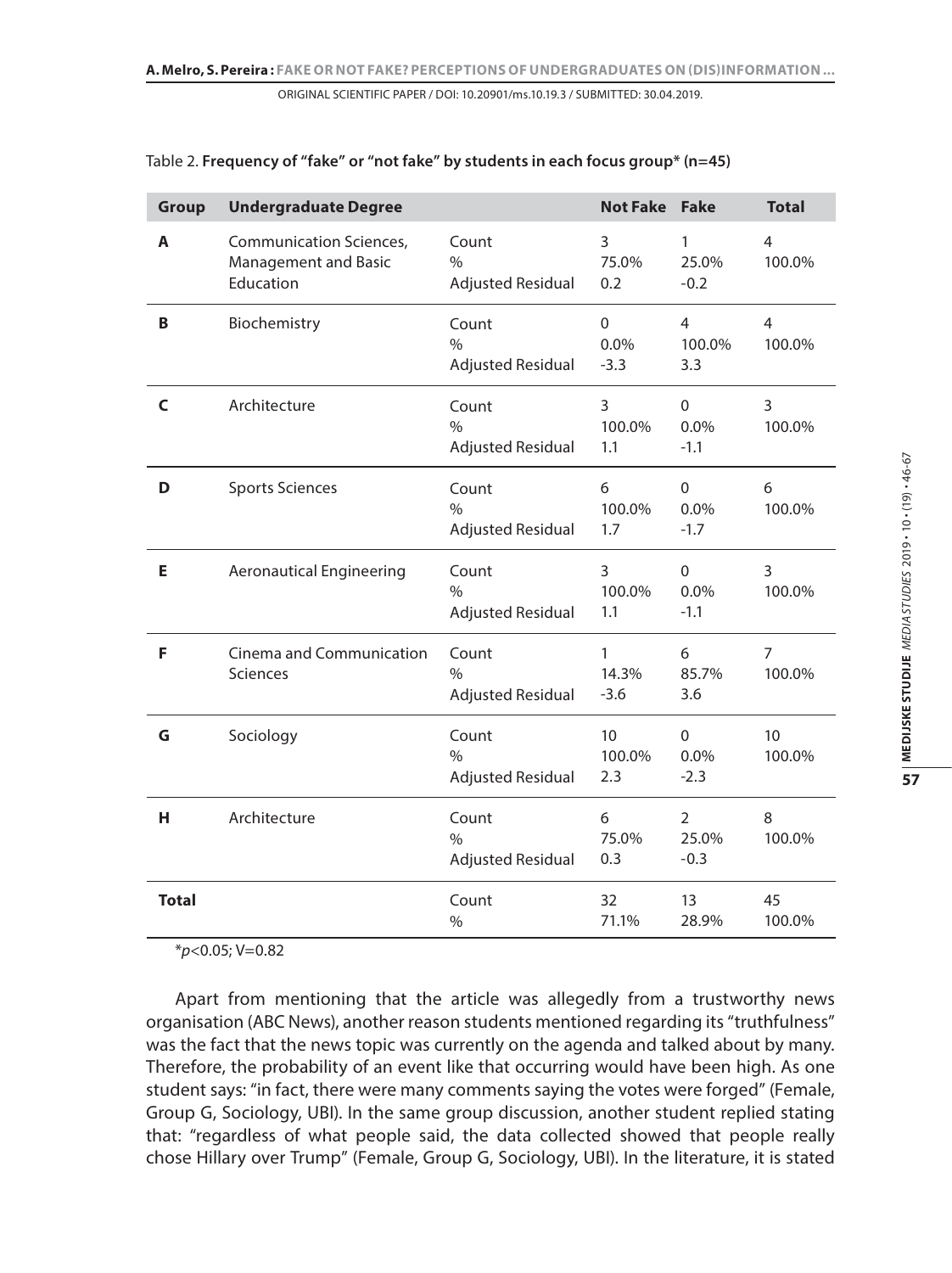that fake news can emerge from rumours or hoaxes (Tambini, 2017), aligning with what people expect to be true. However, the fact that some of these undergraduates believe in information that is aligned with their opinions, either by hearsay or by concurring with their ideologies (Tambini, 2017), challenges the importance of critical thinking in a post-truth society. Since these students do not question the information they encounter, because the "truth" is what is close to their own beliefs, the pursuit for the truth might be less of a priority to them (Mihailidis and Viotty, 2017: 10). Not only are these participants likely to believe in false information, but will probably share it with those around them, as mentioned in the following statement:

## *The truth is that we never waste much time checking the veracity of information. That is the truth. We read it, have an impression about it and will most likely pass that information to others without checking the facts.* (Female, Group B, Biochemistry, UMinho)

Viewed in this way, some participants argue that verifying information is only circumscribed to specific situations, such as in student projects or when the subject captures their interest. Among the resources they would use to check the facts, students mentioned crossing information between different media sources and awareness of certain textual elements that might look suspicious, such as flashy news headlines and use of adjectives.

The thirteen participants (28.9%) who considered the news article "fake" or at least raised doubts about its veracity are mostly students of Communication Sciences (53.8%). As revealed in the statistics analysis for this question, there is a significant and strong association between the undergraduate degree course and viewing the news article fake or not (*p*<0.05; V=0.82). In particular, students of Communication Sciences (group F) are more likely to distrust information, but so are students of Biochemistry (group B). In these groups, students identified most of the elements described before that proved the news falsehood, namely: data inconsistency, a suspicious biography and the author's photo, the description of the homepage and the fact that it was under a misleading section. The domain of the website, the logo and the validity of the quotations were not mentioned. Besides, these students also suspect the veracity of the article because they have not heard about this subject on other media outlets. This finding suggests that Communication Sciences students are probably better prepared and reveal skills of news analysis since they learned it within their university studies, which suggests the need for news and media literacy in other disciplines. However, it also leaves us with an unanswered and curious question as to why Biochemistry students also question more the information than other groups and, on the other hand, why Sociology students do not question it more. Does it have to do with their family background? Are Sociology students not being taught about the media at all?

## **Why fake news and how to deal with it?**

When asked about motivations for the dissemination of fake news, most of the focus group participants pointed to issues of political power or influence, parody and economic profit. In terms of political influence, students stated that fake news can be used to raise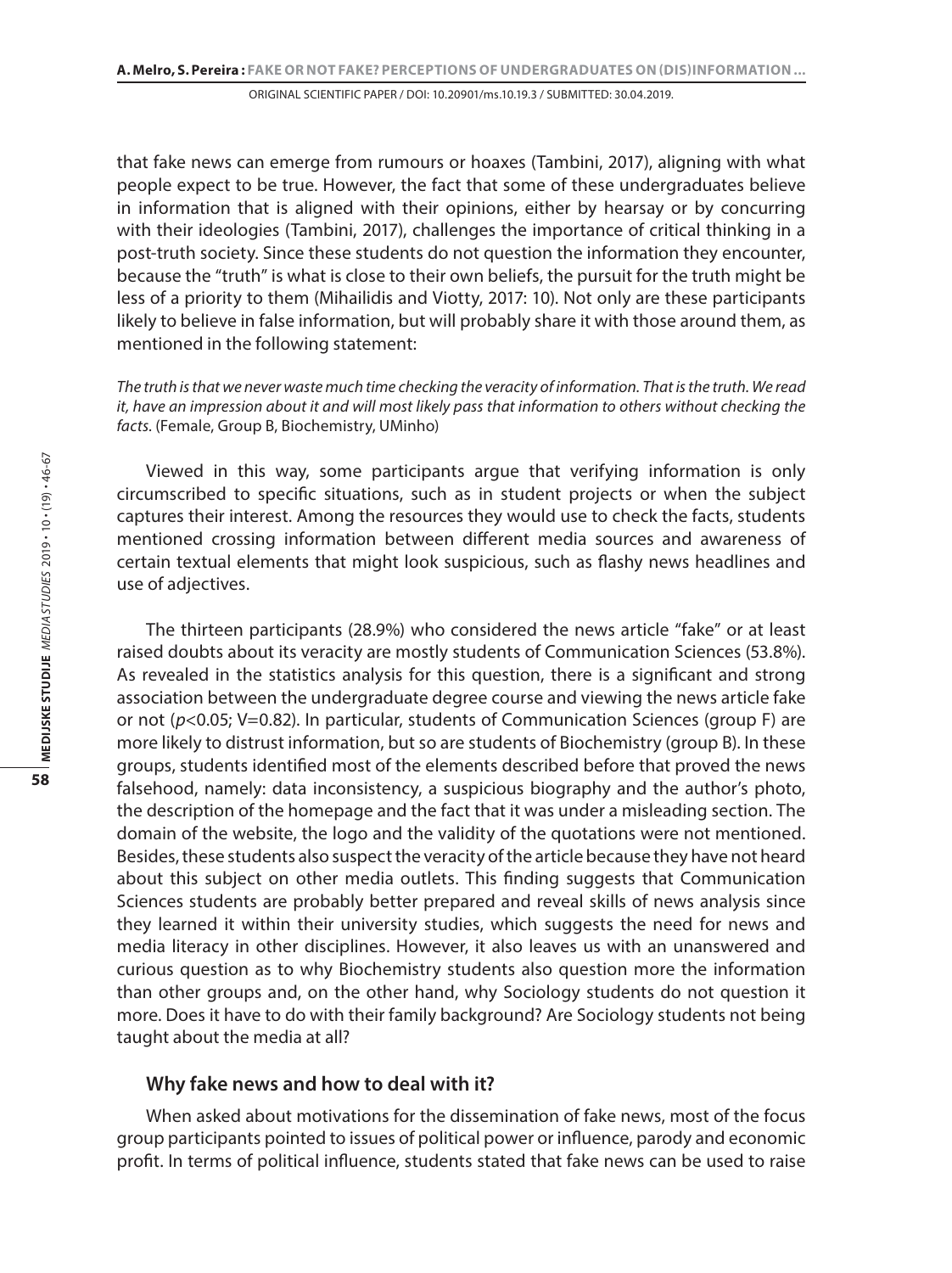controversy in order to shape public opinion about a specific issue, denigrate the image of political opponents and to promote a political agenda. As for economic profit, students identified clickbait as the strongest reason, with the gathering of a large number of visualisations and shares over social media aiming to achieve economic gain. In general, the reasons highlighted by undergraduates seem to support the existing literature about the main motivations for fake news spread (Wardle, 2017). The following participant discourse sums up what other students also discussed across all groups:

*In my opinion, there are several causes or there are several reasons. One, and probably the most dangerous of all is to cause misinformation in order to promote a political and ideological agenda for people who see their fears being confirmed and start believing in those who preach those ideologies or agendas. Another case of fake news, and perhaps it may be less relevant, is the parody type in order to make things up just to create confusion and spread it, for instance, on Facebook, Twitter, this type of social media to generate more likes, more clicks, more shares, and there are people who gain something with it (...).* (Male, Group A, Management, UMinho)

Despite not being able to identify the veracity of a news article, fake news spread raised concerns among all the participants of the focus groups. For instance, this student considers it an alarming situation for society and journalism: "I think the consequences can be disastrous because it makes me rethink what journalism is, what veracity is, what news is (...)" (Female, Group A, Communication Sciences, UMinho). Furthermore, participants were encouraged to discuss what actions should take place in society and in media or technology organisations in order to work around the issue of disinformation. In general, our undergraduates suggested a set of mechanisms and measures to combat the spread of disinformation, which can be arranged in five different areas or spheres of action, as shown in the following table (Table 3).

| <b>Sphere of action</b>   | <b>Actions</b>                                                            | <b>Examples of student comments</b>                                                                                                                                                                                                                                                                                                                                                                                                             |
|---------------------------|---------------------------------------------------------------------------|-------------------------------------------------------------------------------------------------------------------------------------------------------------------------------------------------------------------------------------------------------------------------------------------------------------------------------------------------------------------------------------------------------------------------------------------------|
| News media                | Fact-checking and<br>greater transparency<br>of sources.                  | " I think it needs more rigorous editorial<br>quidelines and journalistic principles to be<br>followed. Journalists need to be sure they speak<br>to the right persons and that what they say is<br>real". (Female, Group A, Communication Sciences,<br>UMinho)                                                                                                                                                                                 |
| Social media<br>companies | More active role<br>and collaborative<br>mechanisms of<br>self-reporting. | "I think, given the power that social media have<br>nowadays, they have to play a very active role<br>in this matter because many people do not<br>even read newspapers or go to a news website;<br>they only see a little of what is shown in their<br>news feed. And so, I think Facebook, despite not<br>being a news media, can and should play a very<br>strong role in this regard". (Female, Group A,<br>Communication Sciences, UMinho) |

Table 3. **Spheres of action identified by undergraduates in the focus groups to combat fake news spread**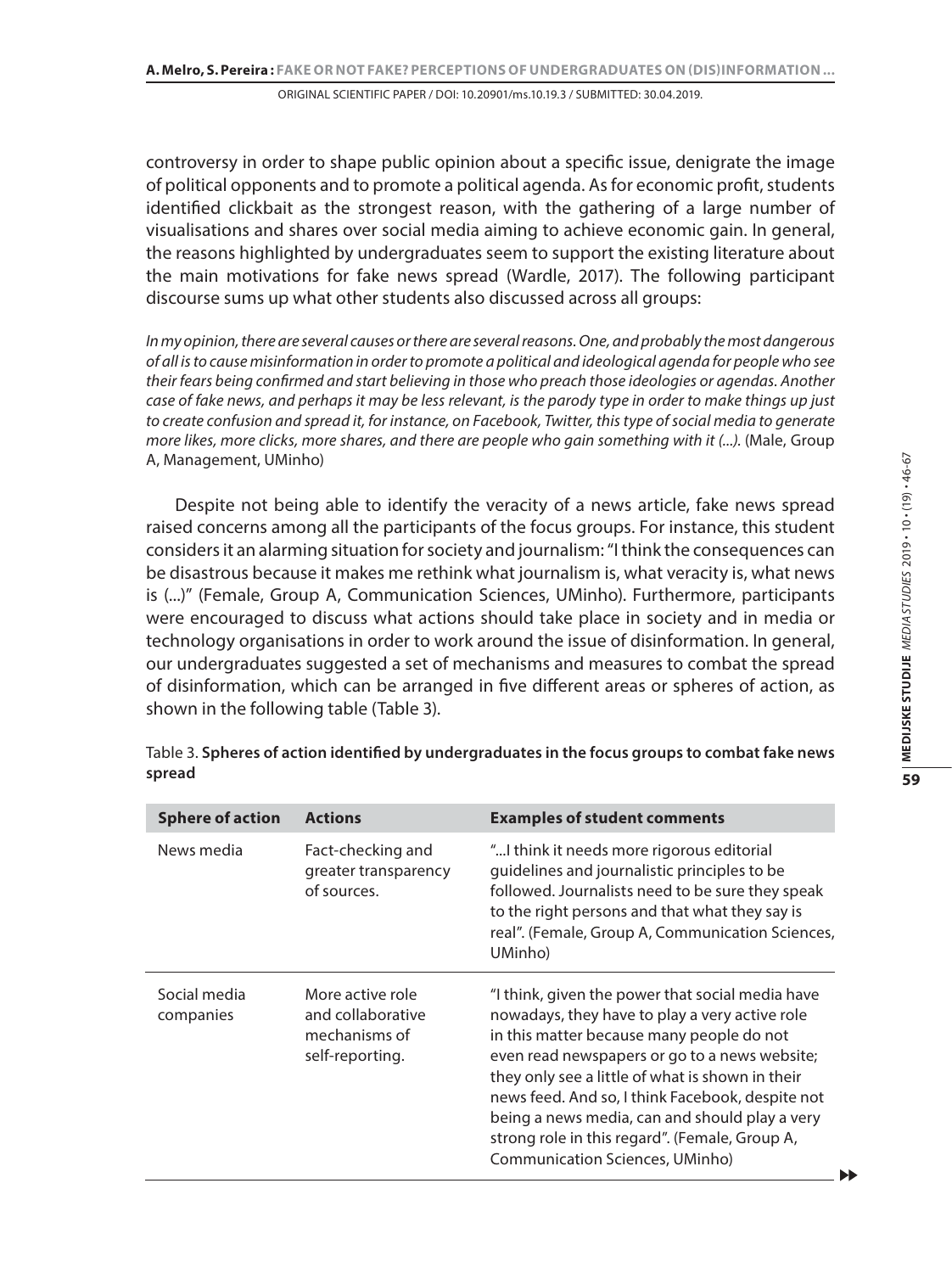| <b>Sphere of action</b>                                               | <b>Actions</b>                                                                    | <b>Examples of student comments</b>                                                                                                                                                                                                                                                                                            |
|-----------------------------------------------------------------------|-----------------------------------------------------------------------------------|--------------------------------------------------------------------------------------------------------------------------------------------------------------------------------------------------------------------------------------------------------------------------------------------------------------------------------|
| Fact-checking<br>organisations                                        | Creating or supporting<br>third party entities<br>dedicated to fact-<br>checking. | "and even an online platform that would allow<br>us to insert the link to the news and we could<br>know whether the news is fake." (Female, Group<br>B, Biochemistry, UMinho).                                                                                                                                                 |
| Regulation,<br>hetero-regulation<br>and newsroom<br>ethics committees | More regulatory<br>mechanisms for<br>journalists and news<br>organisations.       | "there is a code of ethics for journalists that"<br>no one follows, thus there should be another<br>way to regulate it". (Male, Group D, Sports<br>Sciences, UBI).                                                                                                                                                             |
| <b>Education (news</b><br>literacy)                                   | Developing critical<br>thinking as a way to an<br>informed citizenship.           | despite journalists being responsible to"<br>broadcast information carefully, it is important<br>that people don't be fooled by news and so<br>they need to have certain awareness, a critical<br>thinking to verify information and check for<br>reliable sources to be informed". (Female, Group<br>B, Biochemistry, UMinho. |

In line with what was stated by the United Nations (2017), most of these students mentioned the need for a greater accountability of social media platforms without, however, limiting freedom of expression, as shown by the following statement:

*For example, I'm not big fan about these measures against hate speech because if an individual wants to say what he wants, he should say it. Now, regarding fake news like these that try to pretend to be from real news organisations, I think Facebook might have a role (...)* (Male, Group A, Management, UMinho)

Regardless of recognising the need for a more active role of social media companies, for some students it is still confusing to distinguish between news media and social media. In the questionnaires, over a quarter of the respondents answered "Facebook" instead of writing down the name of a news media organisation they use to follow on social media. This reinforces the blurred conceptions of news information in the online sphere. Furthermore, it is important to understand what undergraduates mean by critical thinking and what its significance is for their daily lives in relation to (dis)information.

## **CRITICAL THINKING IN A FAKE NEWS WORLD**

In the questionnaires, the majority of the respondents (80.3%; *n*=534) agrees that being an informed citizen also means being a critical thinker. Drawing on this result, the focus groups' discussions intended to explore what young people understand by critical thinking and what role it plays when students encounter the news. In the sessions, participants primarily stated that critical thinking means questioning the information that is presented to them. This means doubting or being suspicious about its veracity, as opposed to believing faithfully in it, as explained by this student: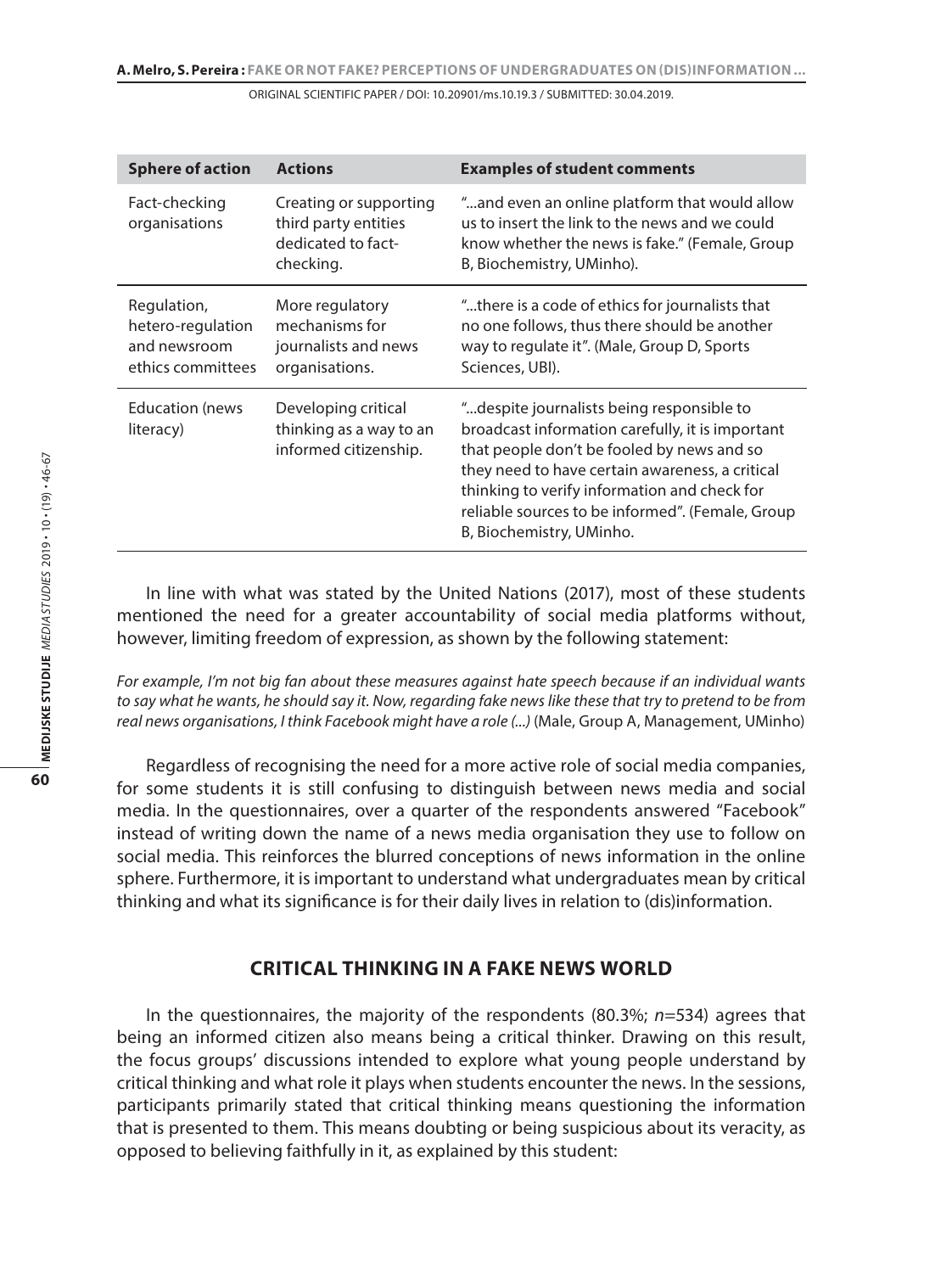*It is essential to have [critical thinking] otherwise anything we have been told, we will accept it as true, and it can be a big lie, as in these examples where we have been seeing half-truths and half-lies. So we should always have critical thinking to not accept everything they give us.* (Male, Group E, Aeronautic Engineering, UBI)

From this perspective, it could be argued that despite the fact that fake news spread might impact student trust in online news – as previously mentioned regarding the questionnaires –disinformation can actually reinforce the need for a greater development of critical thinking in order to be an informed citizen. For these students, the dissemination of fake news stresses the importance of critical thinking and calls for a more active role of citizens. As this participant states:

*I think this wave of fake news creates another important thing that is people having to take a critical attitude towards the news. Before, people read the news and almost believed in it because they were credible, but now, people have to filter it and to think if it's true or not and analyse it. And I guess that did not happen before. I think there has been a change in the role of the reader. The reader is not only a person*  who reads and receives information, but also has to play an active and critical role. (Female, Group A, Communication Sciences, UMinho)

Nonetheless, according to the previous statement, there seem to exist a before- and an after-fake-news spread, meaning that before fake news, critical thinking might have appeared less relevant – since information was viewed as more credible or trustworthy –, which denotes a limited understanding of what critical thinking and journalistic discourse actually involve. Though many participants recognised that they lack critical thinking skills about the news, they highlight that it should be fostered in schools, especially in higher education<sup>8</sup>. This is also shared by Communication Sciences undergraduates who claim to possess more developed critical thinking skills than the majority of their colleagues, due to the fact that they are attending this very course. In the focus groups, Communication Sciences students were also more aware of the statement about news as a social construction of reality (Berger and Luckman, 2004), entailing personal values and specific editorial guidelines, as opposed to reflecting reality as considered by the majority of the respondents in the questionnaires (52.8%; *n*=516). This highlights the importance of media education for a better understanding of media contents. Similarly, Vraga and Tully (2016) found out that undergraduates enrolled in media education courses revealed higher levels of media trust and news literacy, and therefore a greater capacity in understanding the impact of media contents.

Even though these undergraduates consider that thinking critically about the news means questioning the information, the findings from the focus groups reveal the existence of different levels of understanding regarding critical thinking skills. These skills were also lacking the most among students who showed little news interest and engagement. For some students, critical thinking means being able to identify underlying powers in media messages, such as political and economic forces. Additionally, it also means being aware of a set of textual and visual elements at the content level, such as checking inconsistent

 $8$  Students referred to the development of critical thinking skills through media education in Portuguese secondary schools, especially by including it in the programme of a discipline called "Civic Education".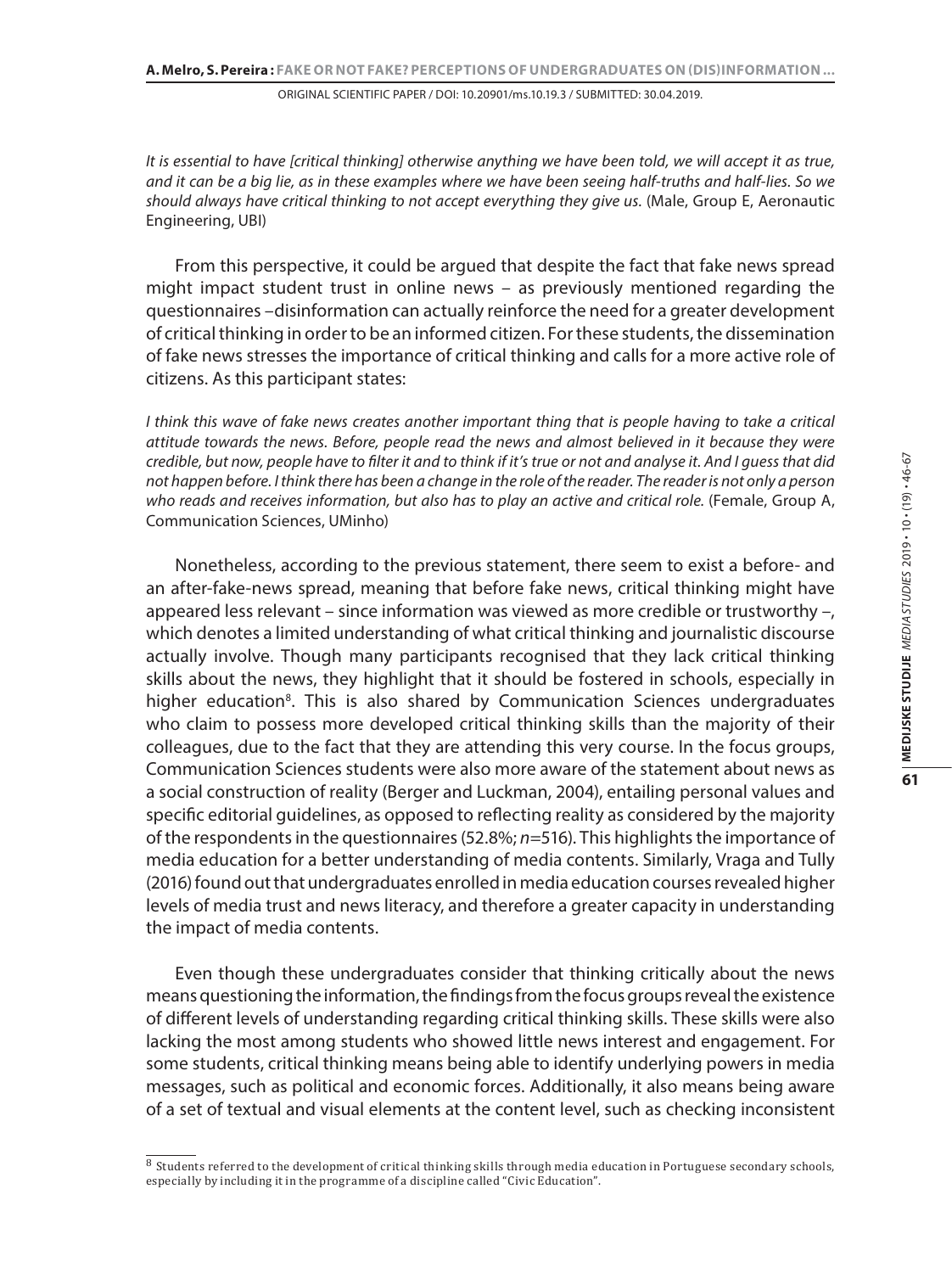data, identifying overstatements and sensationalist styles, analysing narratives, identifying stylistic features, and analysing visual elements (visual grammar) and their meaning in media messages. Despite the fact that student understandings of critical thinking are relevant to the studies on news and media literacy, further studies should be conducted in order to evaluate different levels of critical thinking about (dis)information.

## **CONCLUSION**

In this paper we argue that concepts of information and disinformation are not only defined by a functionalist perspective of news and journalism (Peters and Broersma, 2017: 12), but also by what individuals, in this case young people, perceive and value in information, and by their media uses. Therefore, by discussing media and (dis)information with undergraduates, this paper contributes to a better understanding of young people's practices and perceptions of news and disinformation, in a period that was especially marked by fake news spread and a post-truth culture. Even though fake news spread in Portugal had little expression, compared to the US, and in spite of the fact that the sample consists of a specific subpopulation of the Portuguese society – undergraduates –, our findings may add significance to the international panorama in media and education studies.

Regarding the first research question about undergraduate perceptions of (dis) information, our study reveals that despite disclosing a critical perspective about the news and a demand for high quality information, as part of an idealised and socially constructed speech (Buckingham, 2000; Costera Meijer, 2007), students hardly ever verify or question the information they encounter, unless it is about an issue of their interest or discipline. We also found out that the identification of truthfulness/falsehood of the news article was strongly and significantly associated with student undergraduate degrees. In this sense, Communication Sciences students composed the majority of the participants in the focus groups that were able to identify the news article as fake. These students also revealed greater understanding of the news production and analysis, partly due to being more familiar with the subject, which reinforces the need for news and media literacy in early education. Overall, both students in the questionnaires and in the focus groups raised concerns about disinformation in their lives and even though the majority of the focus group participants failed to identify the news article as fake, they were able to describe the motivations for fake news spread, such as political, economic and parody. Furthermore, they describe disinformation as being problematic to society, and, consequently, they feel the need for it to be addressed without compromising freedom of expression. In this regard, combining the literature (Buckingham, 2017; Hannan, 2018; Lazer *et al.*, 2018) with the student comments displayed in the results section, we suggest that the articulation of the following five actions from different fields of society might be beneficial to address the problem of fake news and raise awareness on disinformation: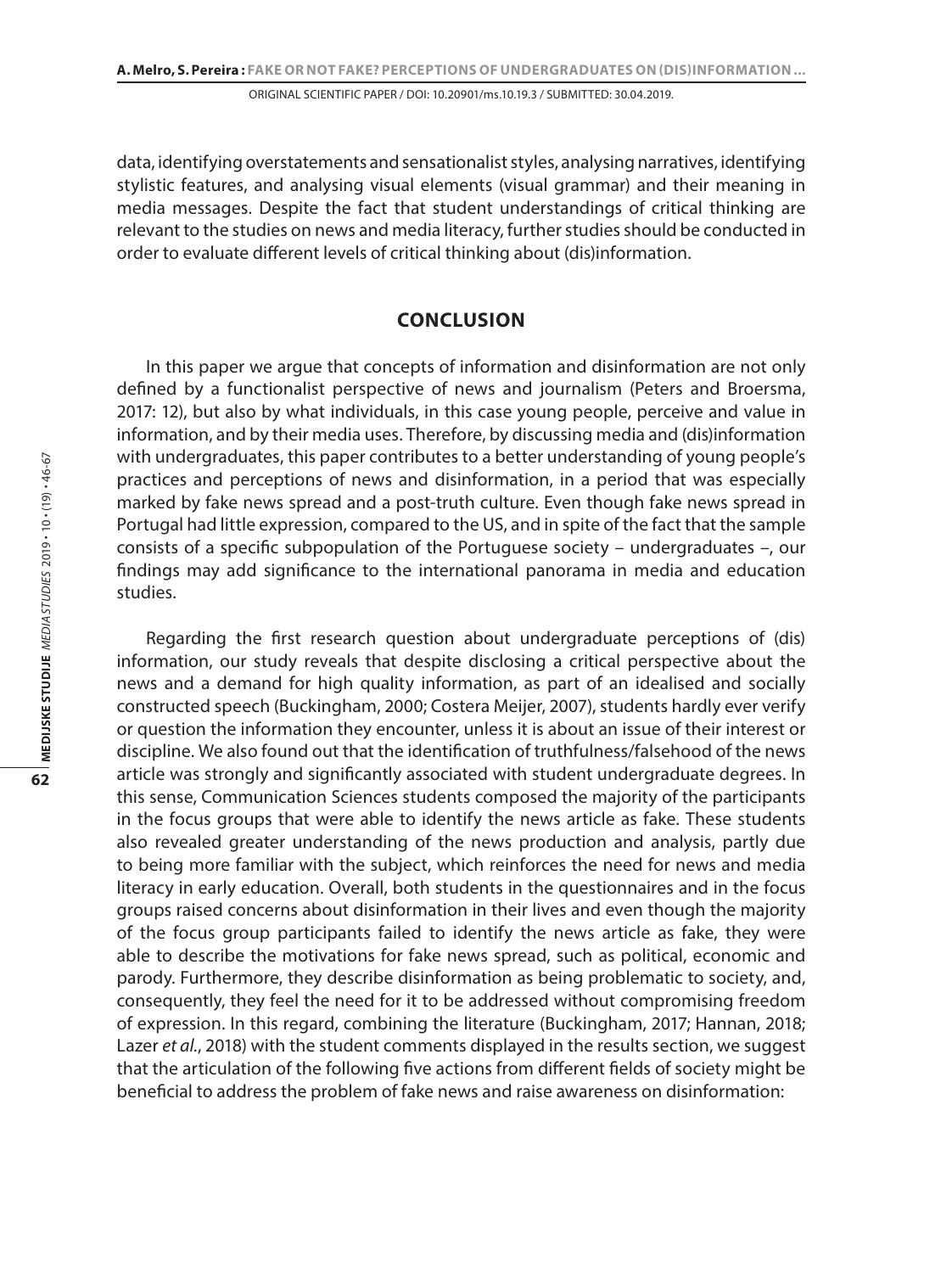*(1) From the media and the journalists* – by a greater transparency of the news production and sources, and by verifying information before publishing.

(2) *From social media/technology companies* – by adopting a more active role as intermediaries between the media and the public, providing greater transparency of the algorithms' purposes ("black box"), and by developing collaborative mechanisms of self-reporting for the community of users.

(3) *From third-party agencies of fact-checking* – by establishing partnerships with news media organisations and technology companies in order to verify information.

(4) *From regulatory entities* – by supporting journalistic processes and fostering auto and hetero-regulation inside and outside the newsroom.

(5) *From news and media literacy/education* – by fostering news and media literacy under a global perspective (RobbGrieco and Hobbs, 2013) and in a post-truth framework (Mihailidis and Viotty, 2017) in schools and with families.

Regarding the second research question, the questionnaires showed that critical thinking skills are seen by undergraduates as being important to be an informed citizen. This was also confirmed in the focus groups, where students expressed the need for greater critical thinking as an overall skill of questioning information, especially given fake news spread. However, in the focus groups different levels of understanding of critical thinking were identified regarding (dis)information, in which we noticed that Communication Sciences students are more aware of media content meanings. For undergraduates, thinking critically about the news means being able to identify underlying powers or forces in media messages and also identifying a set of textual and visual elements of the news, for instance, noticing data inconsistencies, exaggerated headlines and understanding the style of the narrative. Because participant comments on critical thinking reveal a greater concern in being able to verify information and detect false information, we understand that student perceptions on critical thinking seem to be more aligned with a functionalist or normative framework (Mihailidis and Viotty, 2017), under an American paradigm of news literacy (RobbGrieco and Hobbs, 2013: 22). Though reinforcing the importance of critical thinking in a global paradigm, we agree with a repositioning of news literacy that is more centred in the connection between young people and their daily lives, fostering a sense of community for civic and political participation in a post-fact society (Mihailidis and Viotty, 2017: 11). In this perspective, how can news and media literacy be fostered in schools and families while addressing changing practices and perceptions of (dis) information?

While acknowledging the limitations of the methods used in this paper, we believe our findings provide a basic understanding of the role of (dis)information and critical thinking about the news in the lives of young people. Furthermore, this paper opens the discussion about the impact of disinformation in young people's civic and political participation.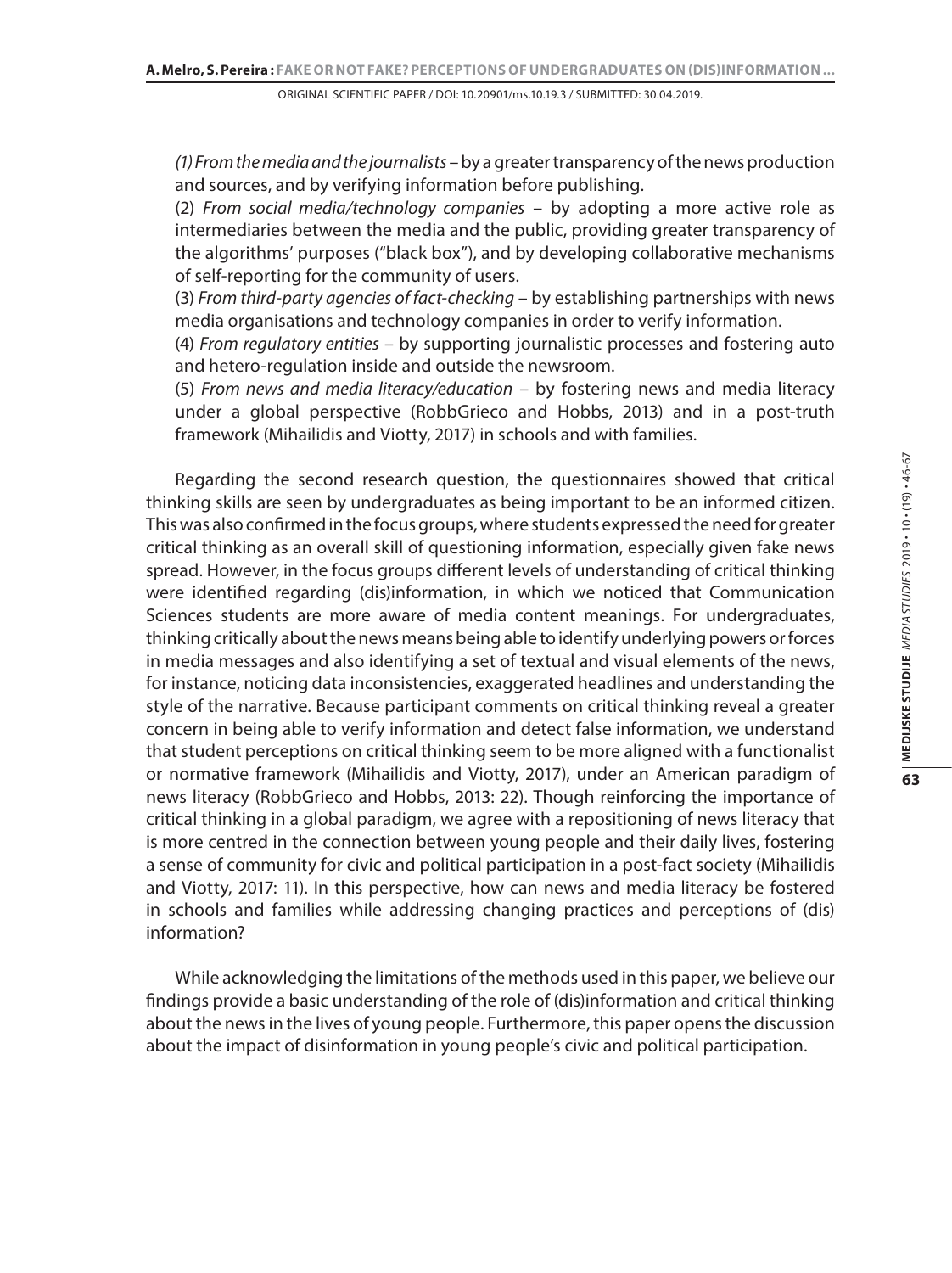#### **References**

>Allcott, Hunt and Gentzkow, Matthew (2017) Social Media and Fake News in the 2016 Election. *NBER Working Paper Series*. DOI: doi.org/10.3386/w23089.

>Balmas, Meital (2014) When Fake News Becomes Real: Combined Exposure to Multiple News Sources and Political Attitudes of Inefficacy, Alienation, and Cynicism. *Communication Research* 41 (3): 430–454. DOI: 10.1177/0093650212453600.

>Baym, Geoffrey (2005) The Daily Show: Discursive Integration and the Reinvention of Political Journalism. *Political Communication* 22 (3): 259–276. DOI: 10.1080/10584600591006492.

>Bell, Emily (2014) *Silicon Valley and Journalism: Make up or Break up?*. Reuters Memorial Lecture, Oxford. http://reutersinstitute.politics.ox.ac.uk/news/silicon-valley-and-journalism-make-or-break (22/03/2017).

>Berger, Peter L. and Luckman, Thomas (2004) *A construção social da realidade. Um livro sobre sociologia do conhecimento*. Lisbon: Dinalivro.

>Boczkowski, Pablo; Mitchelstein, Eugenia and Matassi, Mora (2017) Incidental News: How Young People Consume News on Social Media. *Proceedings of the 50th Hawaii International Conference on System Sciences* 2017: 1785-1792. DOI: 10.24251/hicss.2017.217.

>Brewer, Paul R. and Marquardt, Emily (2007) Mock News and Democracy: Analyzing The Daily Show. *Atlantic Journal of Communication* 15 (4): 249–267. DOI: 10.1080/15456870701465315. >Buckingham, David (2017) *Fake news: is media literacy the answer?*. https://davidbuckingham. net/2017/01/12/fake-news-is-media-literacy-the-answer/ (18/11/2018).

>Buckingham, David (2000) *The Making of Citizens: Young People, News and Politics*. London: Routledge. DOI: 10.4324/9780203132272.

>Costera Meijer, Irene (2007) The paradox of popularity: how young people experience the news. *Journalism Studies* 8 (1): 96–116. DOI: 10.1080/14616700601056874.

>Creswell, John W. J. and Clark, Vicki L. Plano (2006) *Designing and conducting mixed methods research*. London: Sage.

>Crittenden, Victoria L.; Hopkins, Lucas M. and Simmons, J. M. (2011) Satirists as opinion leaders: is social media redefining roles?. *Journal of Public Affairs* 11 (3): 174–180. DOI: 10.1002/pa.400. >Fidalgo, Joaquim (2016) Disputas nas fronteiras do jornalismo, pp. 35–48 in Gonçalves, Telmo (ed.) *Digital Media Portugal - ERC 2015*. Lisbon: Entidade Reguladora para a Comunicação Social.

>Globsec (2017) *Globsec Trends 2017. Mixed messages and signs of hope from Central & Eastern Europe.* https://www.globsec.org/publications/globsec-trends-2017-mixed-messages-signs-hope-centraleastern-europe/ (17/08/2018).

>Gonçalves, Telmo (2015) *Públicos e consumos de média: o consumo de notícias e as plataformas digitais em Portugal e em mais dez países*. Entidade Reguladora para a Comunicação Social. >Hannan, Jason (2018) Trolling ourselves to death? Social media and post-truth politics. *European Journal of Communication* 33 (2): 1–13. DOI: 10.1177/0267323118760323.

>Hermida, Alfred (2010) Twittering the news: the emergence of ambient journalism. *Journalism Practice* 4 (3): 297–308. DOI: 10.1080/17512781003640703.

>Jenkins, Henry (2015) *Cultura da convergência*. São Paulo: Editora Aleph.

>Klein, David O. and Wueller, Joshua R. (2017) Fake news: a legal perspective. *Journal of Internet Law* 20 (10): 5–13.

>Kovach, Bill and Rosenstiel, Tom (2004) *Os elementos do jornalismo. O que os profissionais do jornalismo devem saber e o público deve exigir*. Porto: Porto Editora.

>Lazer M. J., David; Baum, Matthew A.; Benkler, Yochai; Berinsky, Adam J.; Greenhill, Kelly M.; Menczer, Filippo; Metzger, Miriam J.; Nyhan, Brendan; Pennycook, Gordon; Rothschild, David; Schudson, Michael; Sloman, Steven A.; Sunstein, Cass R.; Thorson, Emily A.; Watts, Duncan J.; Zittrain, Jonathan L. (2018) The science of fake news. *Science* 359 (6380): 1094–1096. DOI: 10.1126/ science.aao2998.

>McQuail, Denis (2003) *Teoria da comunicação de massas*. Lisbon: Fundação Calouste Gulbenkian.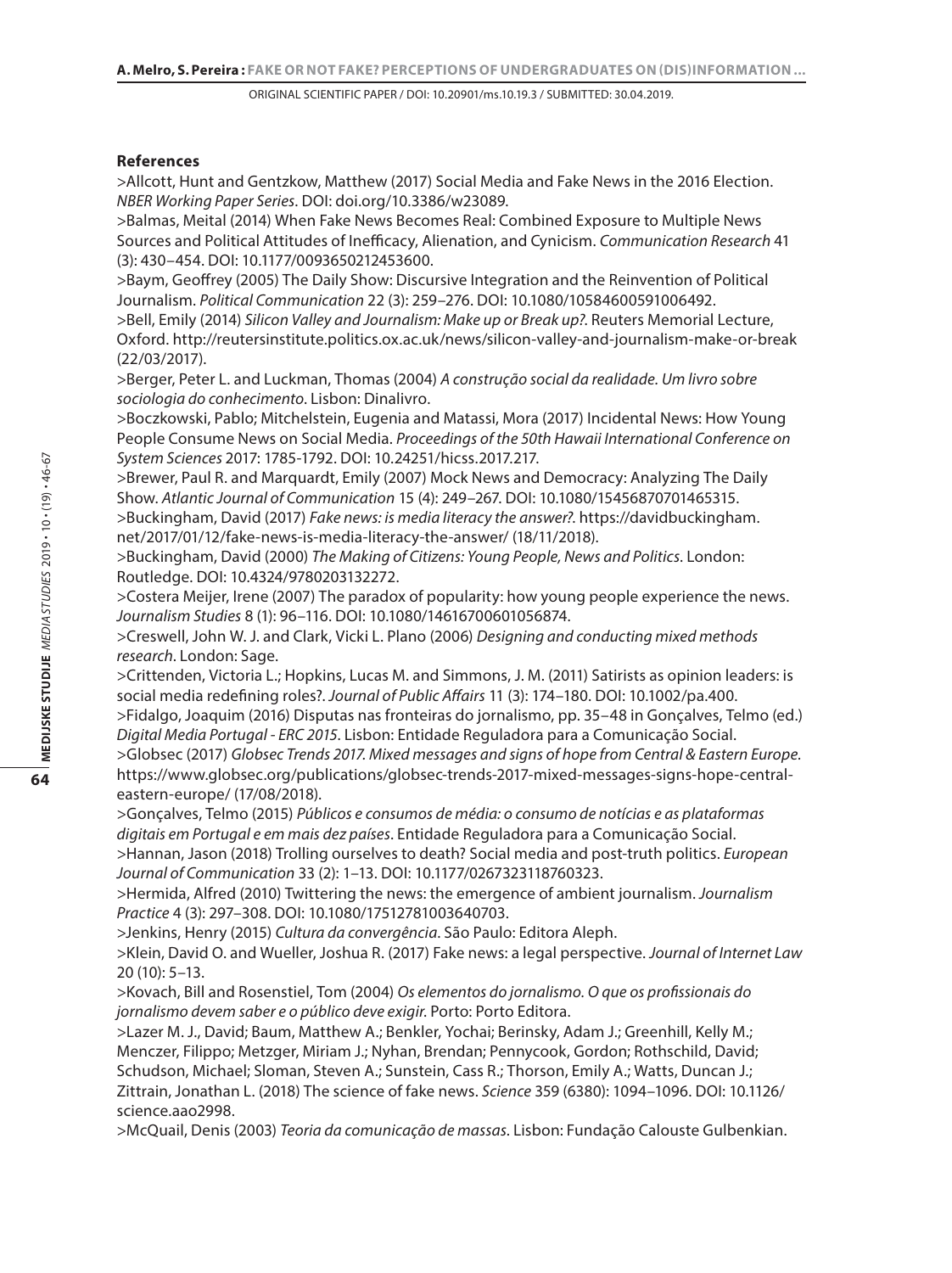>Melro, Ana (2016) "Kafkaesque": the surrealistic experience of online censorship. *Oi2 - Observatorio para la Innovación de los Informativos en la Sociedad Digital.* http://oi2media.es/index. php/2016/12/15/kafkaesque-the-surrealistic-experience-of-online-censorship/ (23/09/2017). >Melro, Ana and Pereira, Sara (2016) Os jovens e o acompanhamento da informação sobre a atualidade: questões a partir da análise de relatórios sobre usos e práticas mediáticas. *Observatorio (OBS\*)* 10 (3): 80–97. DOI: 10.15847/obsOBS1032016998.

>Mihailidis, Paul (2008) *Beyond cynicism: how media literacy can make Students more engaged citizens*. Doctoral Thesis, University of Maryland, College Park, USA. http://drum.lib.umd.edu/ bitstream/1903/8301/1/umi-umd-5277.pdf (23/07/2016).

>Mihailidis, Paul and Viotty, Samantha (2017) Spreadable Spectacle in Digital Culture: Civic Expression, Fake News, and the Role of Media Literacies in "Post-Fact" Society. *American Behavioral Scientist* 61 (4): 441–454. DOI: 10.1177/0002764217701217.

>Molotch, Harvey and Lester, Marilyn (1999) As notícias como procedimento intencional: acerca do uso estratégico de acontecimentos de rotina, acidentes e escândalos, pp. 34–51 in Traquina, Nelson (ed.) Jornalismo: questões, teorias e 'estórias'. 2<sup>ª</sup> Ed. Lisbon: Vega.

>Newman, Nic; Fletcher, Richard; Kalogeropoulos, Antonis; Levy, David A. L. and Kleis Nielsen, Rasmus (2017) *Reuters Institute Digital News Report 2017.* Reuters Institute for the Study of Journalism. https://reutersinstitute.politics.ox.ac.uk/sites/default/files/Digital News Report 2017 web\_0.pdf (12/12/2018).

>Otto, Lukas; Glogger, Isabella, and Boukes, Mark (2017) The Softening of Journalistic Political Communication: A Comprehensive Framework Model of Sensationalism, Soft News, Infotainment, and Tabloidization. *Communication Theory* 27 (2): 136–155. DOI: 10.1111/comt.12102.

>Pereira, Sara, Pinto, Manuel, and Moura, Pedro (2015) *Níveis de literacia mediática: estudo*  exploratório com jovens do 12° ano. Braga: CECS.

>Peters, Chris (2012) Journalism to go: the changing spaces of news consumption. *Journalism Studies* 13 (5–6): 695–705. DOI: 10.1080/1461670X.2012.662405.

>Peters, Chris and Broersma, Marcel J. (2017) *Rethinking Journalism Again. Society Role and Public Relevance in a Digital Age*. Abingdon: Routledge. DOI: 10.4324/9781315716244.

>Peters, Chris and Broersma, Marcel (2013) Introduction - Rethinking journalism: the structural transformation of a public good, pp. 1–13 in Peters, Chris and Broersma, Marcel J. (eds) *Rethinking Journalism. Trust and Participation in a Transformed News Landscape*. Abingdon: Routledge.

>Poynter (2017) *International Fact-Checking Network fact-checkers' code of principles*. http://www. poynter.org/fact-checkers-code-of-principles/ (12/09/2018).

>RobbGrieco, Michael and Hobbs, Renee (2013) *A field guide to media literacy education in the United States*. https://mediaeducationlab.com/sites/default/files/Field%2520Guide%2520to%2520Media% 2520Literacy%2520\_0.pdf. (09/05/2018).

>Rodrigues, Adriano Duarte (1999) O acontecimento, pp. 37–33 in Traquina, Nelson (ed.) *Jornalismo: questões, teorias e 'estórias'*. 2a Ed. Lisbon: Vega.

>Silverman, Craig (2016a) *Here are 50 of the biggest fake news hits on Facebook from 2016.*  Buzzfeed News. https://www.buzzfeed.com/craigsilverman/top-fake-news-of-2016?utm\_term=. wrGjDBew3#.vjqrb5DQK (16/02/2017).

>Silverman, Craig (2016b) *How the bizarre conspiracy theory behind "Pizzagate" was spread*. Buzzfeed News. https://www.buzzfeed.com/craigsilverman/fever-swamp-election?utm\_term=.rrv4Zle3pG#. vbWyQK8leq (16/02/2017).

>Silverman, Craig and Singer-Vine, Jeremy (2016) *Most Americans who see fake news believe it, new survey says.* Buzzfeed News. https://www.buzzfeed.com/craigsilverman/fake-news-survey?utm\_ term=.bf0nGGkLL#.awwlWWbZZ (16/02/2017).

>Starbird, Kate (2017) *Examining the alternative media ecosystem through the production of alternative narratives of mass shooting events on Twitter*. ICWSM 17, Montreal. http://faculty. washington.edu/kstarbi/AltNarratives\_ICWSM17-CameraReady.pdf%0Ahttps://aaai.org/ocs/index. php/ICWSM/ICWSM17/paper/view/15603 (09/08/2018).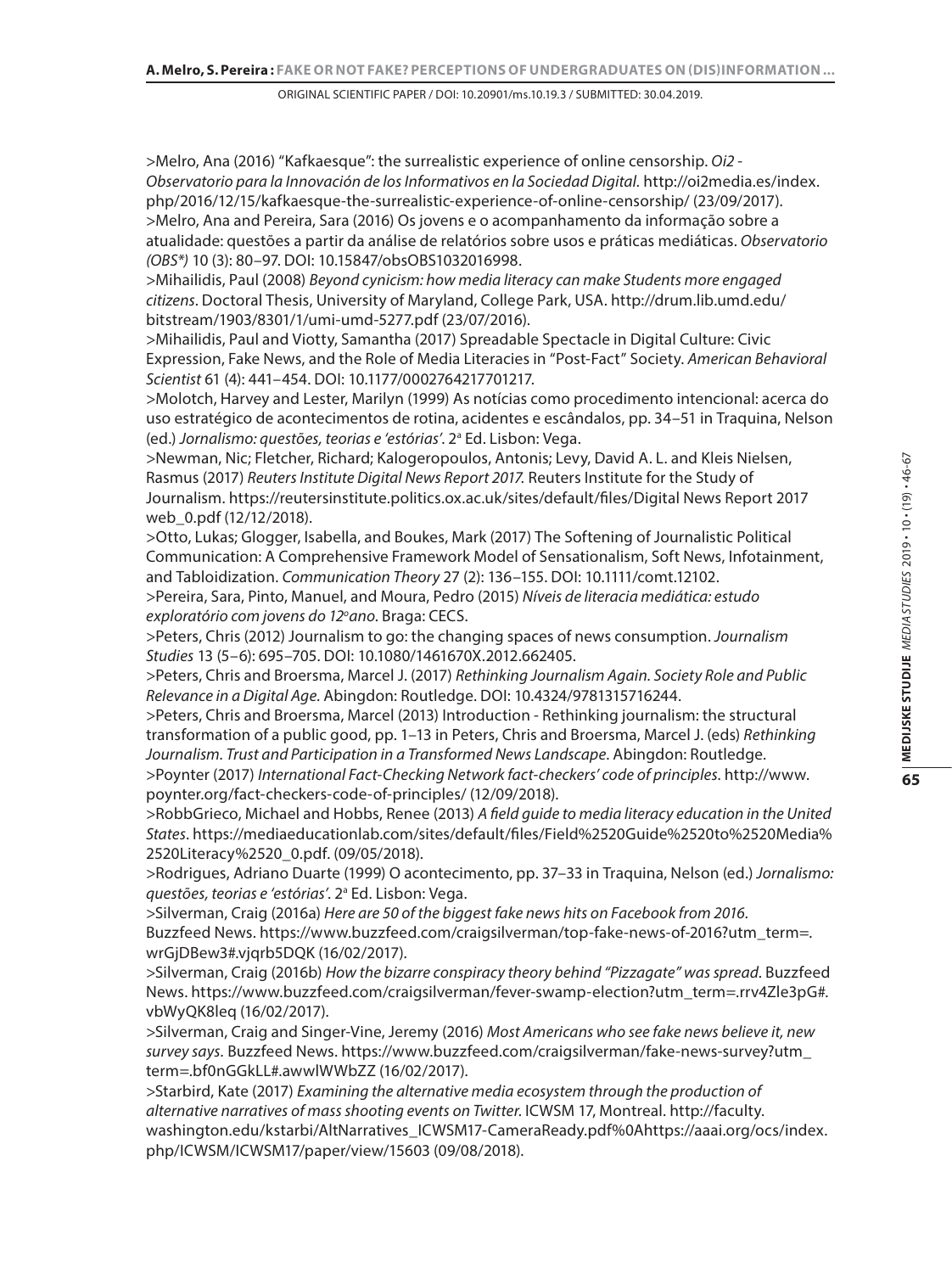>Sundar, S. Shyam (2016) *There's a psychological reason for the appeal of fake news*. The New Republic. https://newrepublic.com/article/139230/theres-psychological-reason-appeal-fake-news (01/06/2017).

>Tambini, Damian (2017) *Fake News: Public Policy Responses. Media policy brief 20*. London: Media Policy Project, London School of Economics and Political Science. http://eprints.lse.ac.uk/73015/1/ LSE MPP Policy Brief 20 - Fake news\_final.pdf (14/06/2018).

>The Media Insight Project (2015) *How Millennials Get News: Inside the Habits of America's First Digital Generation.* AP-NORC American Press Institute. http://www.americanpressinstitute.org/wpcontent/uploads/2015/08/Media-Insight-Millennials-Report-March-2015.pdf (12/12/2017). >United Nations (2017) *Joint declaration on freedom of expression and 'fake news', disinformation and propaganda.* Vienna: Organization for Security and Co-operation in Europe. http:// www.ohchr.org/\_layouts/15/WopiFrame.aspx?sourcedoc=/Documents/Issues/Expression/ JointDeclaration3March2017.doc&action=default&DefaultItemOpen=1 (23/05/2018). >Vraga, Emily K. and Tully, Melissa (2016) Effectiveness of a Non-Classroom News Media Literacy

Intervention Among Different Undergraduate Populations. *Journalism & Mass Communication Educator* 71 (4): 440–452. DOI: 10.1177/1077695815623399.

>Wardle, Claire (2018) The Need for Smarter Definitions and Practical, Timely Empirical Research on Information Disorder. *Digital Journalism* 6 (8): 951–963. DOI: 10.1080/21670811.2018.1502047. >Wardle, Claire (2017) *Information disorder: Toward an interdisciplinary framework for research and policy making.* Council of Europe report DGI(2017)09. https://rm.coe.int/information-disordertoward-an-interdisciplinary-framework-for-researc/168076277c (04/04/2018).

>White, Aidan (ed) (2017) *Ethics in the News: EJN Report on Challenges for Journalism in the Post-truth Era*. Londres: Ethical Journalism Network.

>Zaryan, Stella (2017) *Truth and Trust: How Audiences are Making Sense of Fake News,* Lund University thesis. Masters Dissertation, Lund University, Lund, Sweden. http://lup.lub.lu.se/student-papers/ record/8906886 (15/03/2018).